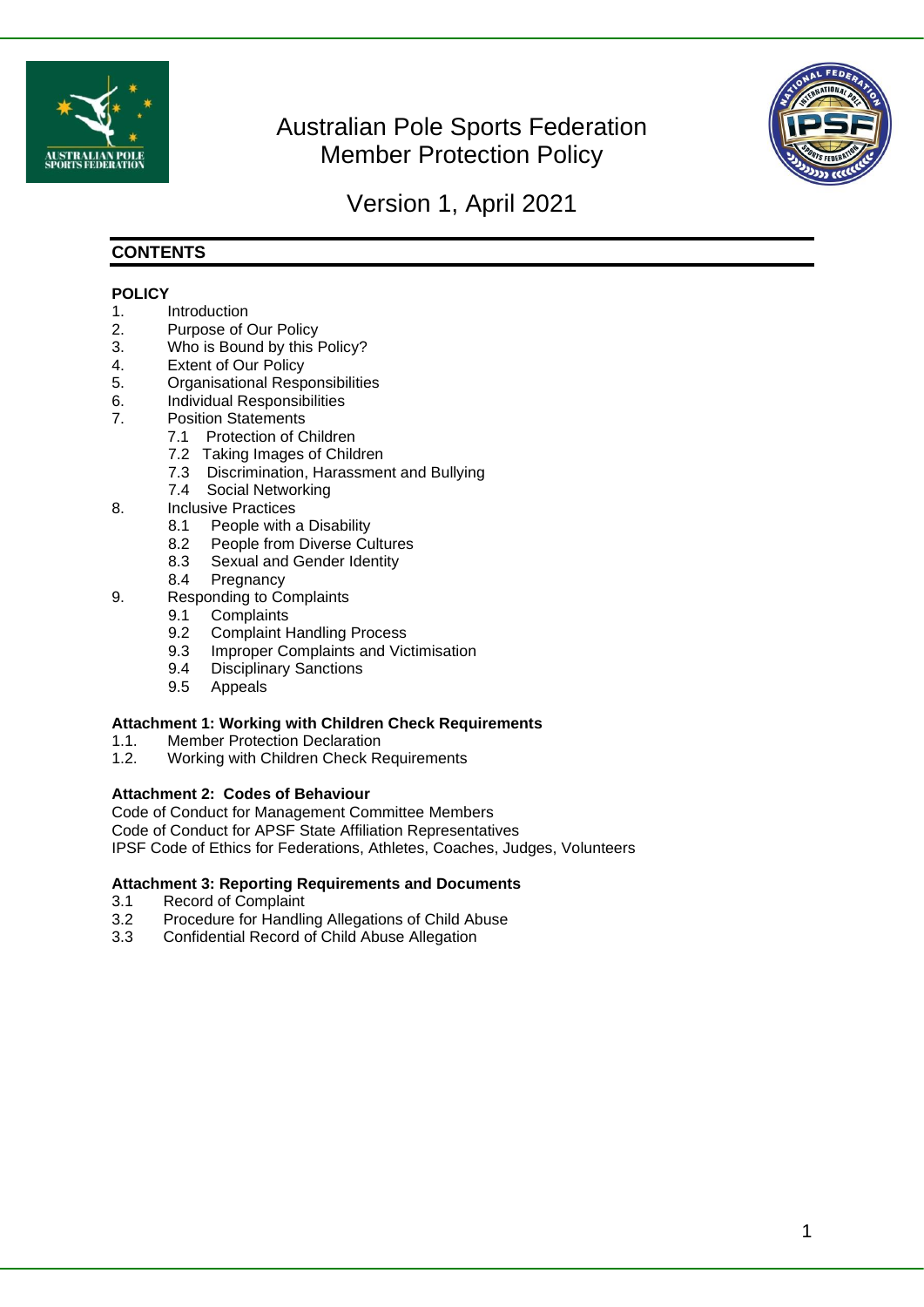## **Preface**

The Australian Pole Sports Federation has a clear commitment at the highest level of our organisation to creating a safe, fair and inclusive sporting environment.

We commit to:

- seeking to prevent all forms of harassment, discrimination and abuse and to promote positive behaviour and values
- nil tolerance of inappropriate or unlawful behaviour
- this policy, that sets out codes of conduct with which everyone associated with the organisation is expected to abide
- taking disciplinary action against individuals if there is a breach of the policy.

Australian Pole Sports Federation Management Committee

10th April 2021

## **MEMBER PROTECTION POLICY**

#### **1. Introduction**

*Our Vision*: is to enable our athletes, coaches and judges and the wider Pole Sports community the best opportunity to achieve their highest potential in all aspects of Pole Sports.

*Our Values*: we believe that people should be able to experience Pole Sports in a safe, positive, inclusive, welcoming and enjoyable way.

**\_\_\_\_\_\_\_\_\_\_\_\_\_\_\_\_\_\_\_\_\_\_\_\_\_\_\_\_\_\_\_\_\_\_\_\_\_\_\_\_\_\_\_\_\_\_\_\_\_\_\_\_\_\_\_\_\_**

#### **2. Purpose of Our Policy**

The main objective of the Australian Pole Sports Federation ("our", "us" or "we") Member Protection Policy ("policy") is to assist the Australian Pole Sports Federation to uphold is core values and create a safe, fair and inclusive environment for everyone associated with our sport. It sets out our commitment to ensure that every person bound by the policy is treated with respect and dignity and protected from discrimination, harassment and abuse. It also seeks to ensure that everyone involved in our sport is aware of their key legal and ethical rights and responsibilities, as well as the standards of behaviour expected of them.

 The attachments to this policy describe the practical steps we will take to eliminate discrimination, harassment, child abuse and other forms of inappropriate behaviour from our sport. As part of this commitment, the policy allows the Australian Pole Sports Federation to take disciplinary action against any person or organisation bound by this policy if they breach the policy.

 This policy has been endorsed by the Australian Pole Sports Management Committee and has been incorporated into our constituent document. The policy starts on 10<sup>th</sup> April 2021 and will operate until replaced.

 The current policy and its attachments can be obtained from our website at: www.auspolesports.org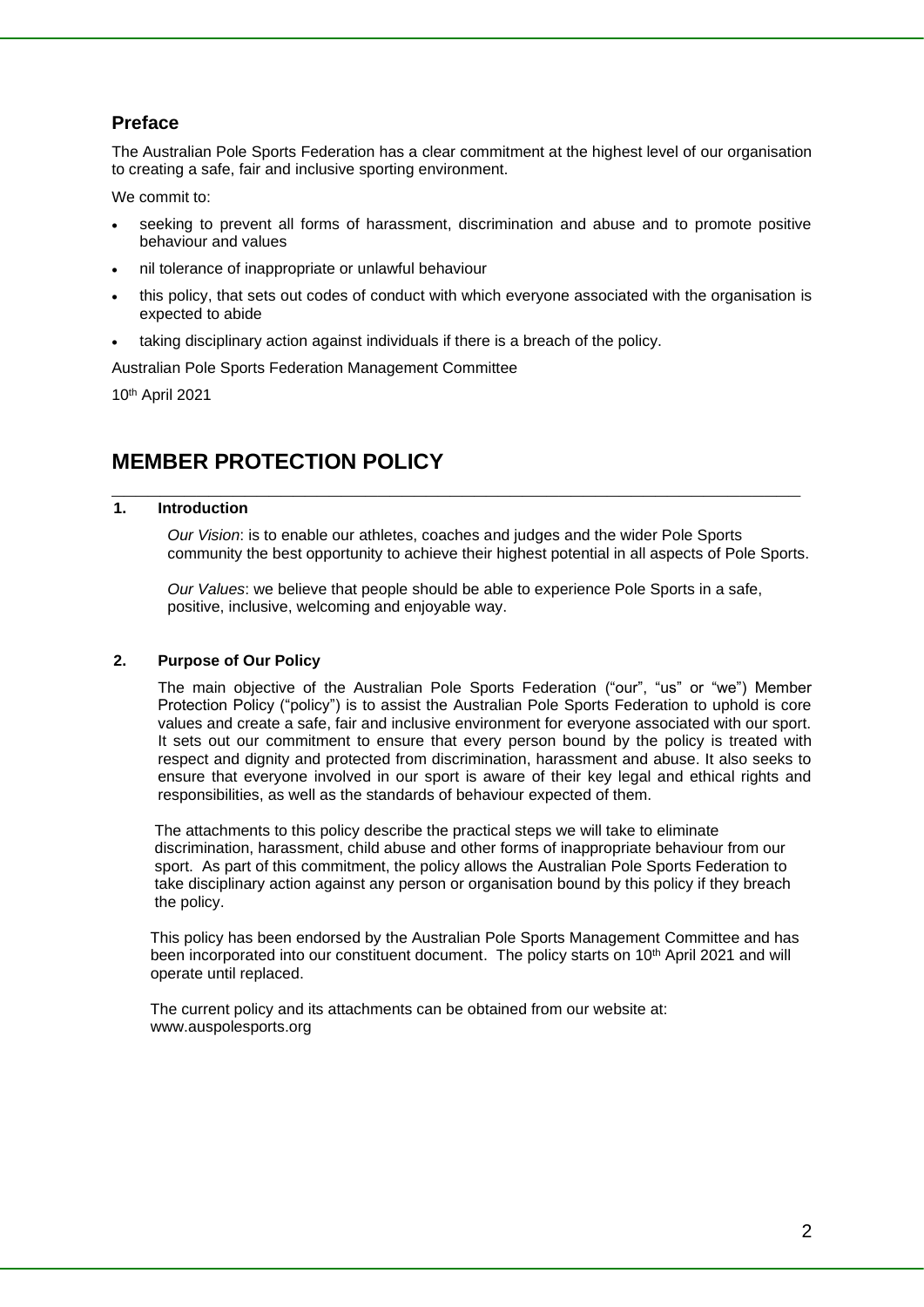#### **3. Who is Bound by this Policy**

This policy applies to everyone involved in the activities of our organisation, whether they are in a paid or unpaid/voluntary capacity and including:

- Management Committee members and State Affiliation Representatives;
- coaches;
- judges;
- athletes;
- members, including any life members;
- parents and/or legal guardian of athletes/members under 18 years of age;
- volunteers;
- spectators.

#### **4. Extent of Our Policy**

Our policy covers all matters directly and indirectly related to the Australian Pole Sports Federation and its activities. In particular, the policy governs breaches of our code of conduct and behaviour that occurs at competitions, at APSF-endorsed training sessions, and at social events organised or sanctioned by the organisation or our sport. It also covers private behaviour where that behaviour brings our organisation or sport into disrepute or there is suspicion of harm towards a child or young person.

#### **5. Organisation Responsibilities**

We will:

- adopt, implement and comply with this policy;
- ensure that this policy is enforceable;
- publish, distribute and promote this policy and the consequences of any breaches of this policy;
- promote and model appropriate standards of behaviour at all times;
- deal with any complaints made under this policy in an appropriate manner;
- deal with any breaches of this policy in an appropriate manner;
- recognise and enforce any penalty imposed under this policy;
- ensure that a copy of this policy is available or accessible to all people and organisations to whom this policy applies;
- review this policy every 12-18 months; and
- seek advice from and refer serious issues to the appropriate authority.

Serious issues include unlawful behaviour that involves or could lead to significant harm and includes criminal behaviour (e.g. physical assault, sexual assault, child abuse) and any other issues that our state or national bodies request to be referred to them.

#### **6. Individual Responsibilities**

Everyone associated with our organisation must:

- make themselves aware of the contents of this policy:
- comply with all relevant provisions of this policy, including the codes of conduct and the steps for making a complaint or reporting possible child abuse set out in the policy;
- consent to the screening requirements set out in this policy, and any state or territory Working with Children checks if the person holds or applies for a role that involves regular unsupervised contact with a child or young person under the age of 18, or where otherwise required by law:
- treat other people with respect;
- always place the safety and welfare of children above other considerations;
- be responsible and accountable for their behaviour; and
- follow the guidelines outlined in this policy if they wish to make a complaint or report a concern about possible child abuse, discrimination, harassment, bullying or other inappropriate behaviour; and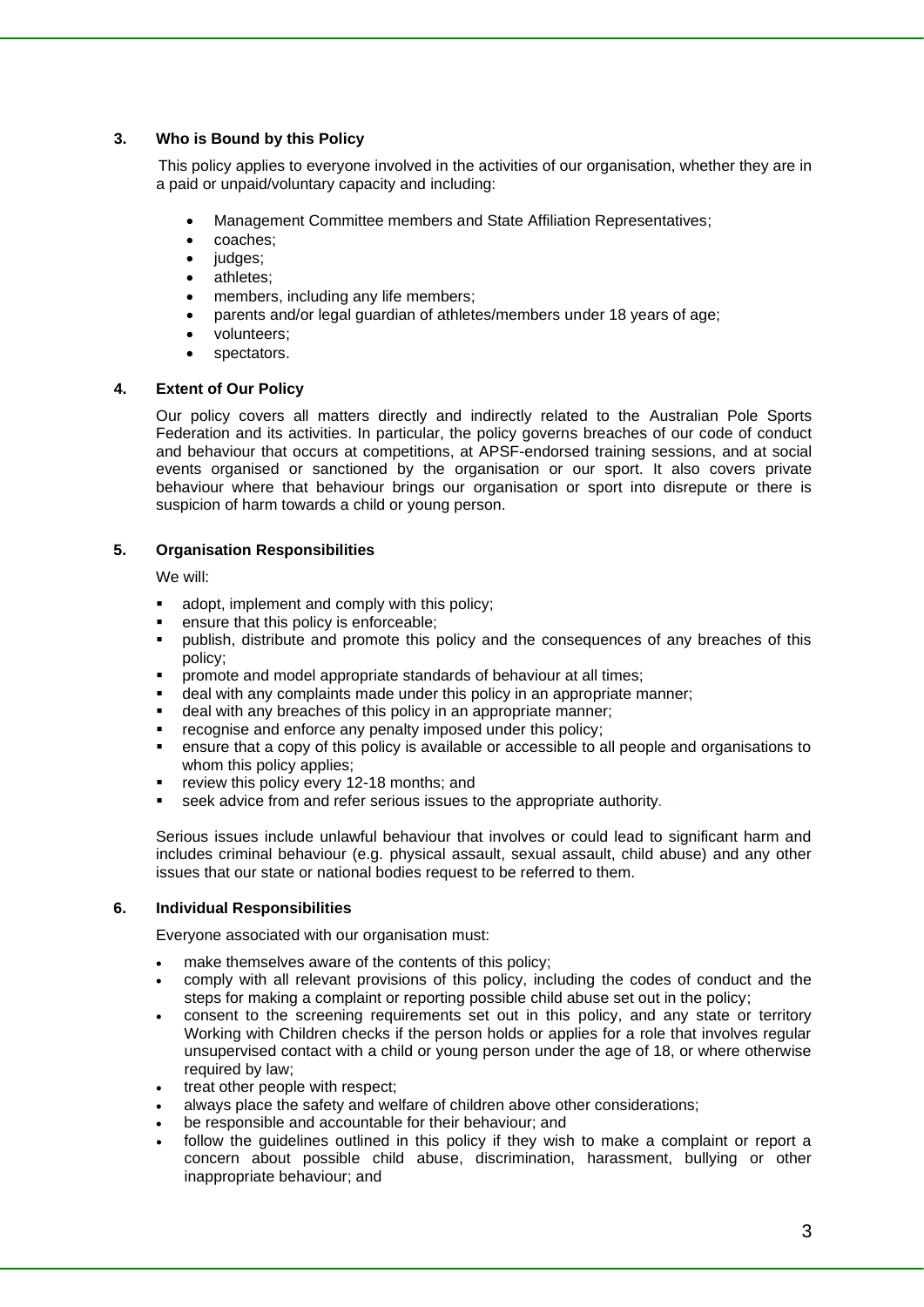• comply with any decisions and/or disciplinary measures imposed under this policy.

#### **7. Position Statements Protection**

#### **7.1 Child Protection**

The Australian Pole Sports Federation is committed to the safety and wellbeing of children and young people who participate in our organisation's activities. We support the rights of the child and will act at all times to ensure that a child-safe environment is maintained.

We acknowledge the valuable contribution made by our staff, members and volunteers and we encourage their active participating in providing a safe, fair and inclusive environment for all participants.

#### **7.1.1: Identifying and Analysing Risks of Harm**

We will develop and implement a risk management strategy, which includes a review of our existing child protection practices, to determine how child-safe our organisation is and to identify any additional steps we can take to minimise and prevent the risk of harm to children because of the action of a representative, volunteer or another person.

#### **7.1.2: Developing Codes of Conduct for Adults and Children**

We will develop and promote a code of conduct that specifies standards of conduct and care we expect of adults when the deal and interact with children, particularly those in our care. We will also implement a code of conduct to promote appropriate behaviour between children.

The codes will clearly describe professional boundaries, ethical behaviour and unacceptable behaviour. (See Attachment 2)

#### **7.1.3: Choosing Suitable Representatives and Volunteers**

We will ensure that the organisation takes all reasonable steps to ensure that it engages suitable and appropriate people to work with children, especially those in positions that involve regular unsupervised contact with children. This may be achieved using a range of screening measures.

We will ensure that Working with Children Checks and criminal history assessments are conducted for representatives, coaches and volunteers working with children, where an assessment is required by law. If a criminal history report is obtained as part of the screening process, the Australian Pole Sports Federation will ensure that the criminal history information is dealt with confidentially and in accordance with relevant legal requirements. (See Attachment 1.2)

#### **7.1.4: Support, Train, Supervise and Enhance Performance**

We will ensure that all our representatives, coaches and volunteers who work with children have ongoing supervision; support and training. Our goal is to develop their skills and capacity and to enhance their performance so we can maintain a child-safe environment in our sport.

#### **7.1.5: Empower and Promote the Participation of Children In Decision-Making And Service Development**

We will promote the involvement and participation of children and young people in developing and maintaining a child-safe environment in our club.

#### **7.1.6: Report and Respond Appropriately to Suspected Abuse and Neglect**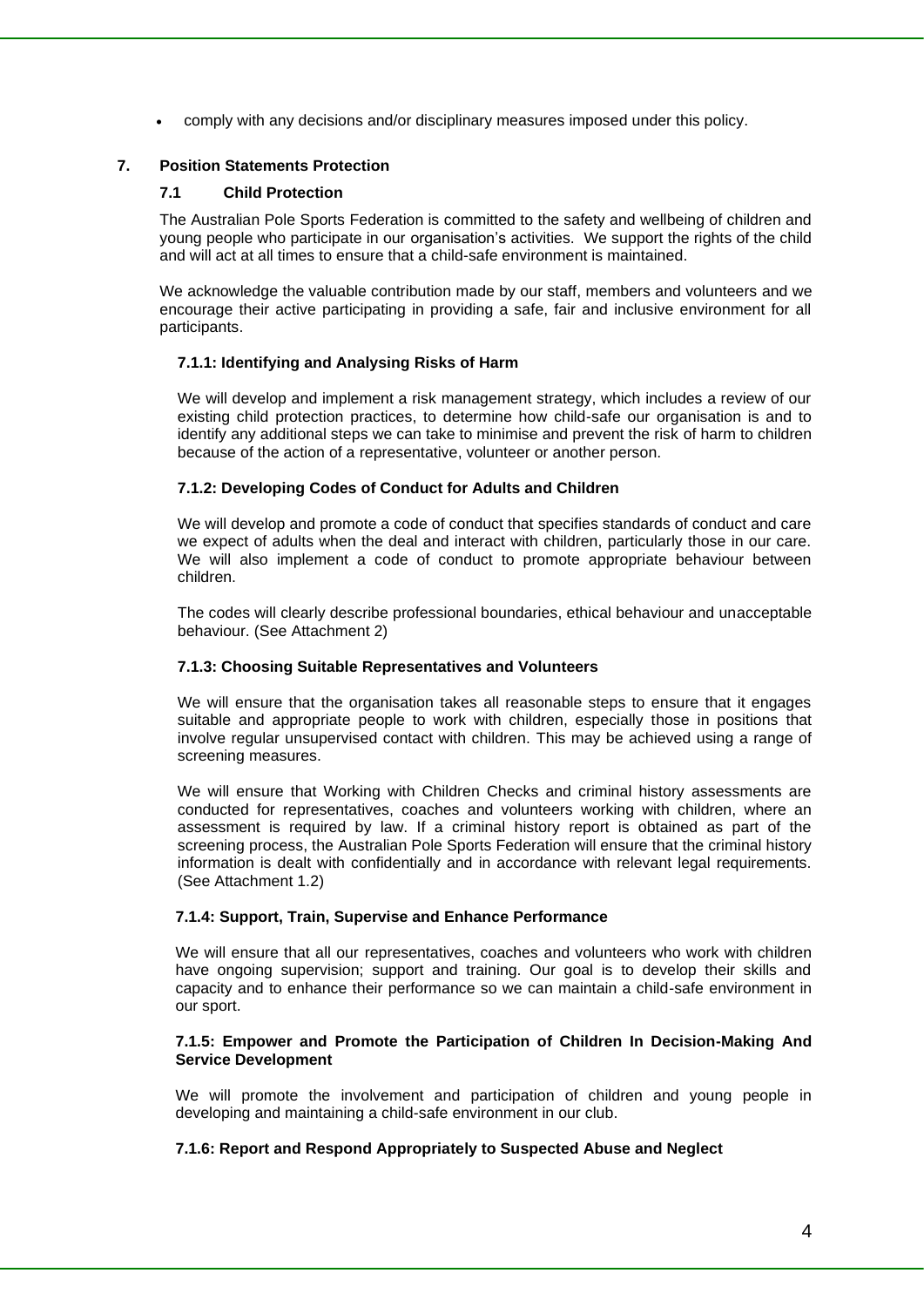We will ensure that representatives, coaches and volunteers are able to identify and respond appropriately to children at risk of harm and that they are aware of their responsibilities under state laws to make a report if they suspect on reasonable ground that a child has be, or is being, abused or neglected (See Attachment 4).

In addition to any legal obligations, if any person believes that another person or organisation bound by this policy is acting inappropriately towards a child or is in breach of this policy, they may make an internal complaint.

Please refer to our complaints procedure in section 9 of this policy. Any person who believes a child is in immediate danger or in a life-threatening situation, should contact the police immediately.

#### **7.2 Taking Images of Children**

There is a risk that images of children can be used inappropriately or illegally. The Australian Pole Sports Federation requires that members, wherever possible, obtain permission from a child's parent or guardian before taking an image of a child that is not their own. We will also make sure that the parent or guardian understands how the image will be used.

When using a photo of a child, we will not name or identify the child or publish personal information, such as residential address, email address or telephone number, without the consent of the child's parent or guardian. We will not provide information about a child's hobbies, interests, school or the like, as this can be used by paedophiles or other persons to "groom" a child.

We will only use images of children that are relevant to our organisation's activities and we will ensure that they are suitably clothed in a manner that promotes our organisation. We will seek permission from a child's parent or guardian before using their images.

#### **7.3 Discrimination, Harassment and Bullying**

The Australian Pole Sports Federation is committed to providing an environment in which people are treated fairly and equitably and that is, as far as practicable, free from all forms of discrimination, harassment and bullying.

We recognise that people may not be able to enjoy themselves or perform at their best if they are treated unfairly, discriminated against, harassed or bullied.

#### **7.3.1 Discrimination**

 Unlawful discrimination involves the less favourable treatment of a person on the basis of one or more of the personal characteristics protected by State or Federal anti-discrimination laws.

Discrimination includes both direct and indirect discrimination:

- **Direct discrimination** occurs if a person treats, or proposes to treat, a person with a protected personal characteristic unfavourably because of that personal characteristic.
- **Indirect discrimination** occurs if a person imposes, or proposes to impose, a requirement, condition or practice that will disadvantage a person with a protected personal characteristic and that requirement, condition or practice is not reasonable.

 For the purpose of determining discrimination, the offender's awareness and motive are irrelevant.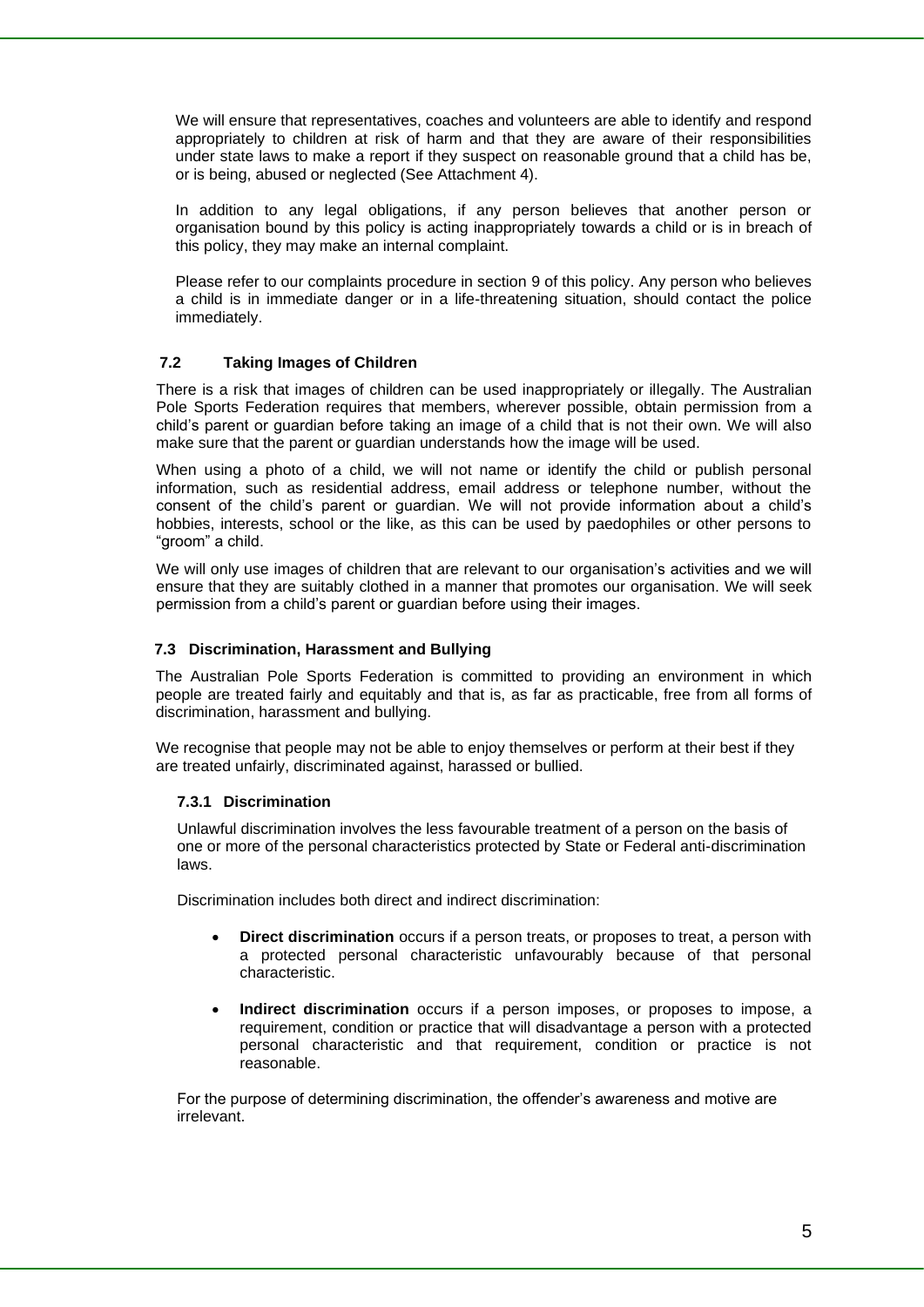#### **7.3.2 Harassment**

 Harassment is any unwelcome conduct, verbal or physical, that intimidates, offends or humiliates another person and which happens because a person has a certain personal characteristic protected by State or Federal anti-discrimination legislation.

 The offensive behaviour does not have to take place a number of times, a single incident can constitute harassment.

 Sexual harassment is one type of harassment. Sexual harassment involves unwelcome conduct, remarks or innuendo of a sexual nature. It covers a wide range of behaviours and can be verbal, written, visual or physical. Sexual harassment is not limited to members of the opposite sex.

 Every person is covered by the anti-discrimination laws that apply in their State as well as the Federal anti-discrimination laws.

The following is a list of all the personal characteristics that apply throughout Australia:

- qender:
- race, colour, descent, national or ethnic origin, nationality, ethno-religious origin, immigration:
- national extraction or social origin;
- marital status, relationship status, identity of spouse or domestic partner;
- pregnancy, potential pregnancy, breastfeeding;
- family or carer responsibilities, status as a parent or carer;
- age;
- religion, religious beliefs or activities;
- political beliefs or activities;
- lawful sexual activity:
- sexual orientation and gender identity;
- profession, trade, occupation or calling;
- irrelevant criminal record, spent convictions;
- irrelevant medical record:
- member of association or organisation of employees or employers, industrial activity, trade union activity;
- physical features;
- disability, mental or physical impairment;
- defence service; and
- personal association with someone who has, or is assumed to have, any of these personal characteristics.

Legislation also prohibits:

- racial, religious, homosexual, transgender and HIV/AIDS vilification; and
- victimisation resulting from a complaint.

#### **7.3.3 Bullying**

 The Australian Pole Sports Federation is committed to providing an environment that is free from bullying. We understand that bullying has the potential to result in significant negative consequences for an individual's health and wellbeing, and we regard bullying in all forms as unacceptable at our club.

 Bullying is characterised by repeated, unreasonable behaviour directed at a person, or group of persons, that creates a risk to health and safety. Bullying behaviour is that which a reasonable person in the circumstances would expect to victimise, humiliate, undermine, threaten, degrade, offend or intimidate a person. Bullying behaviour can include actions of an individual or group.

 Whilst generally characterised by repeated behaviours, one-off instances can amount to bullying.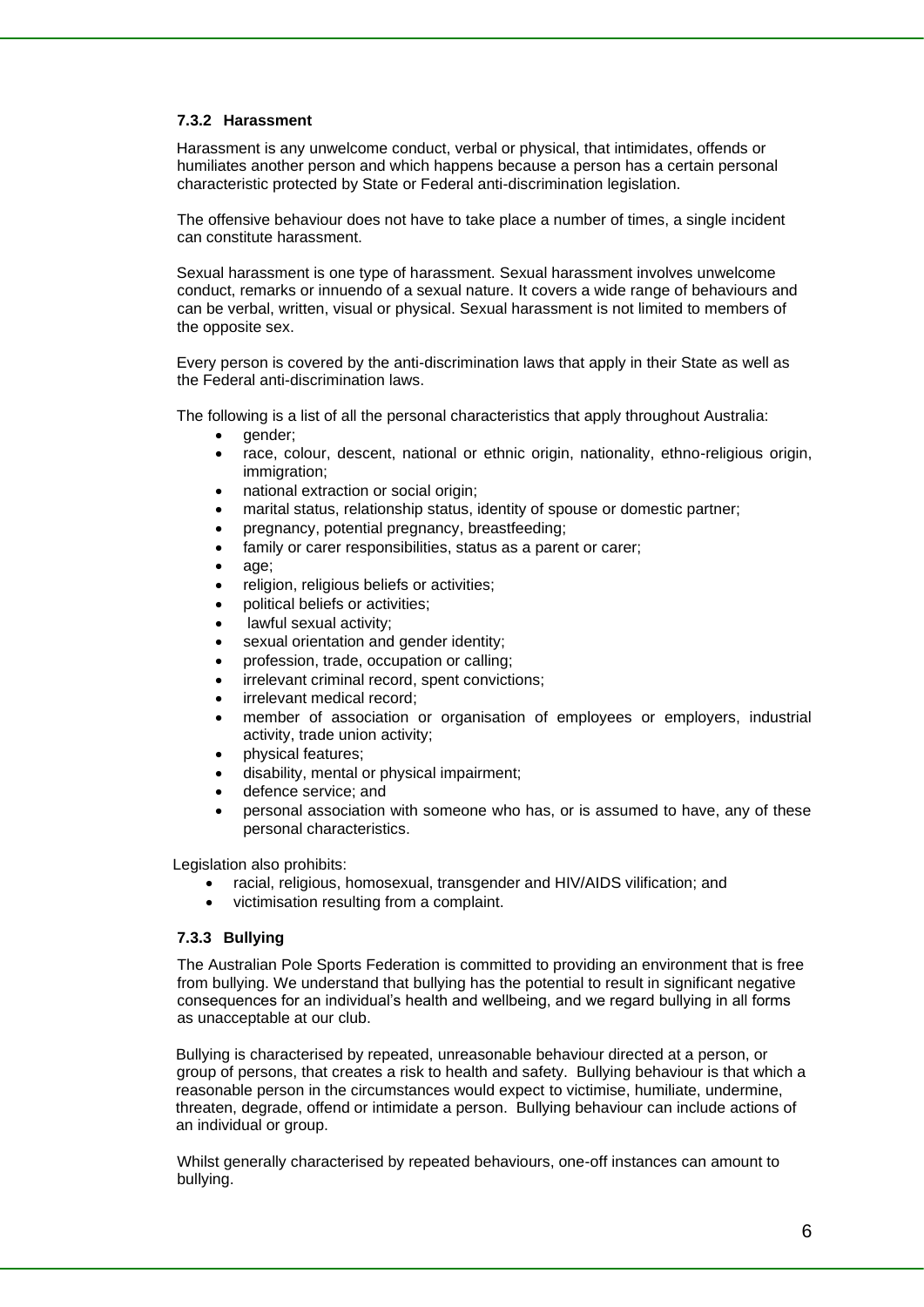The following types of behaviour, where repeated or occurring as part of a pattern of behaviour, would be considered bullying:

- verbal abuse including shouting, swearing, teasing, making belittling remarks or persistent unjustified criticism;
- excluding or isolating a group or person;
- spreading malicious rumours; or
- psychological harassment such as intimidation.

 Bullying includes cyber-bulling which occurs through the use of technology. New technologies and communication tools, such as smart phones and social networking websites, have greatly increased the potential for people to be bullied though unwanted and inappropriate comments. We will not tolerate abusive, discriminatory, intimidating or offensive statements being made online.

 If any person believes they are being, or have been, bullied by another person or organisation bound by this policy, he or she may make a complaint. (Refer to Item 10 of this policy.)

#### **7.4 Social networking**

The Australian Pole Sports Federation acknowledges the enormous value of social networking to promote our sport and celebrate the achievements and success of the people involved in our sport.

Social networking refers to any interactive website or technology that enables people to communicate and/or share content via the internet. This includes social networking websites such as Facebook and Twitter.

We expect all people bound by this policy to conduct themselves appropriately when using social networking sites to share information related to our sport.

In particular, social media activity including, but not limited to, postings, blogs, status updates, and tweets:

- must not contain material which is, or has the potential to be, offensive, aggressive, defamatory, threatening, discriminatory, obscene, profane, harassing, embarrassing, intimidating, sexually explicit, bullying, hateful, racist, sexist or otherwise inappropriate;
- must not contain material which is inaccurate, misleading or fraudulent;
- must not contain material which is in breach of laws, court orders, undertakings or contracts;
- should respect and maintain the privacy of others; and
- should promote the sport in a positive way.

#### **8. Inclusive Practices**

Our organisation is welcoming and we will seek to include members from all areas of our community.

The following are examples of some of our inclusive practices.

#### **8.1 People with a disability**

The Australian Pole Sports Federation will not discriminate against any person because they have a disability. Where it is necessary, we will make reasonable adjustments (e.g. modifications to equipment and rules) to enable participation.

#### **8. 2 People from diverse cultures**

We will support, respect and encourage people from diverse cultures and religions to participate in our club and where possible we will accommodate requests for flexibility.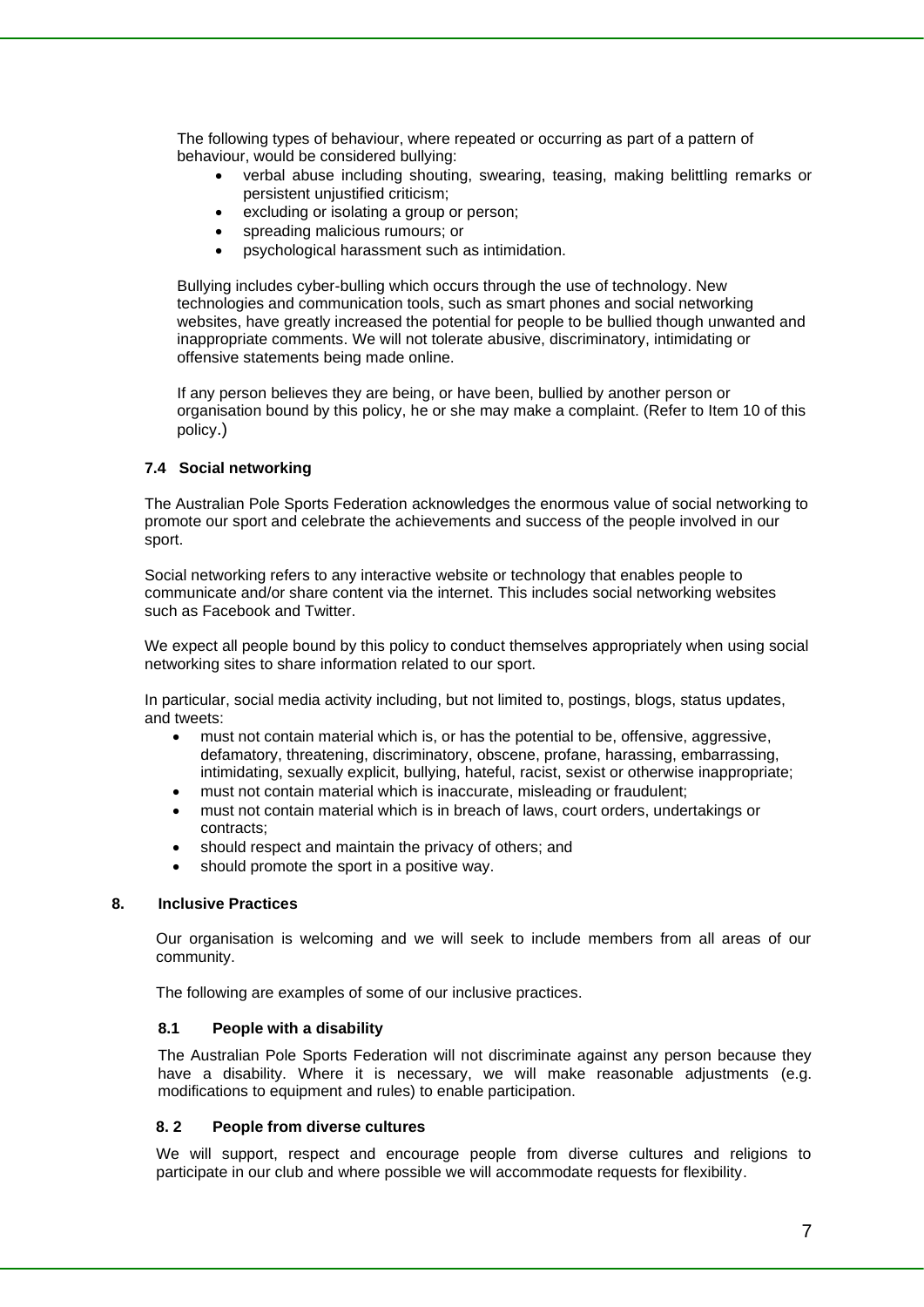#### **8.3 Sexual and Gender Identity**

All people, regardless of their sexuality or gender identity, are welcome at our organisation. We strive to provide a safe environment for participation and will not tolerate any form of discrimination or harassment because of a person's sexuality or gender identity.

#### **8.4 Pregnancy**

The Australian Pole Sports Federation is committed to treating pregnant women fairly and to removing any unreasonable barriers to their full participation in our organisation's activities. We will not tolerate any discrimination or harassment against pregnant women.

We will take reasonable care to ensure the continuing safety, health and wellbeing of pregnant women. We will advise pregnant women that there may be risks involved with their continuing participation in sport, and we will encourage them to obtain medical advice about those risks. Pregnant women should be aware that their own health and wellbeing, and that of their unborn child, is of utmost importance in their decision-making about the extent they choose to participate in our sport.

We encourage all pregnant women to talk with their medical advisers, make themselves aware of the facts about pregnancy in sport and ensure that they make informed decisions about their participation in our sport. Pregnant women should make these decisions themselves, in consultation with their medical advisers and in discussion with the Australian Pole Sports Federation. We will only require pregnant women to sign a disclaimer in relation to their participation in our sport whilst they are pregnant if all other participants are required to sign one in similar circumstances. We will not require women to undertake a pregnancy test.

If a pregnant woman believes she is being, or has been, harassed or discriminated against by another person bound by this policy, she may make a complaint (see section 9).

#### **9. Responding to Complaints**

#### **9.1 Complaints**

The Australian Pole Sports Federation aims to provide a simple, confidential and trustworthy procedure for resolving complaints based on the principles of procedural fairness and ensure:

- all complaints will be taken seriously:
- the person about whom the complaint is being made (respondent) will be given full details of what is being alleged against them and have the opportunity to respond to those allegations;
- irrelevant matters will not be taken into account:
- decisions will be unbiased; and
- any penalties imposed will be reasonable.

More serious complaints may be escalated to the appropriate law enforcement body.

If the complaint relates to suspected child abuse, sexual assault or other criminal activity, then our organisation may need to report the behaviour to the police and/or relevant government authority.

#### **9.2 Complaint Handling Process**

In the first instance, complaints should be reported to the Australian Pole Sports Federation Management Committee. When a complaint is received by our organisation, the person receiving the complaint will:

- listen carefully and ask questions to understand the nature and extent of the concern;
- ask the complainant how they would like their concern to be resolved and if they need any support;
- explain the different options available to help resolve the complainant's concern;
- inform the relevant government authorities and/or police, if required by law to do so; and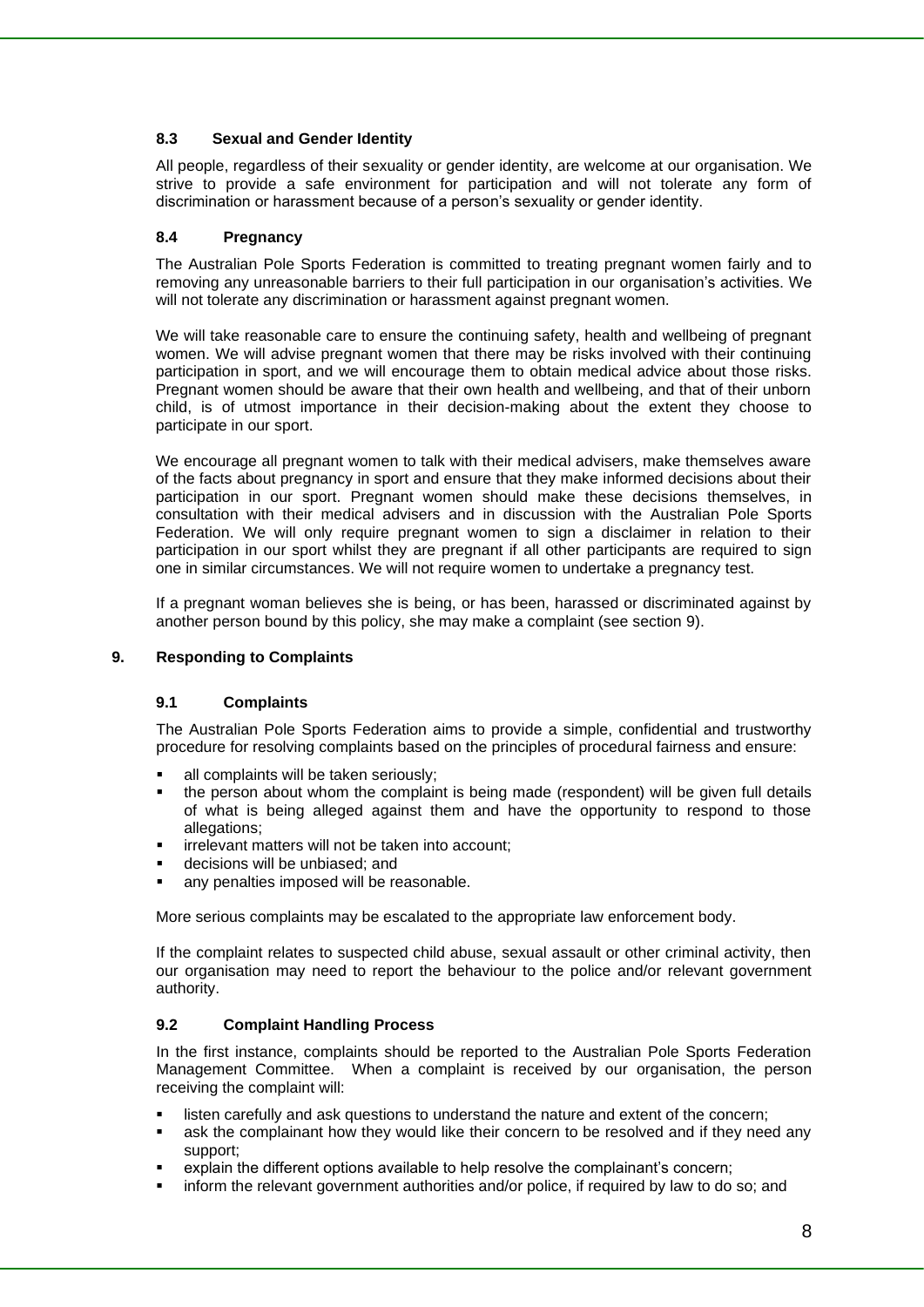where possible and appropriate, maintain confidentiality but not necessarily anonymity.

Once the complainant decides on their preferred option for resolution, the organisation will assist, where appropriate and necessary, with the resolution process. This may involve:

- supporting the person complaining (complainant) to talk to the person being complained about;
- bringing all the people involved in the complaint together to talk objectively through the problem (this could include external mediation);
- gathering more information (e.g. from other people that may have seen the behaviour);
- seeking advice from an external agency (e.g. State Department of Sport or antidiscrimination agency);
- referring the complainant to an external agency such as a community mediation centre, police or anti-discrimination agency.

In situations where a complaint is referred to an external agency and an investigation is conducted, the organisation will:

- co-operate fully with the investigation;
- where applicable, ensure the complainant is not placed in an unsupervised situation with the respondent(s); and
- act on the external agency's recommendations.

At any stage of the process, a person can seek advice from an anti-discrimination commission or other external agency and, if the matter is within their jurisdiction, may lodge a complaint with the anti-discrimination commission or other external agency.

#### **9.3 Improper Complaints and Victimisation**

Our organisation ais to ensure that our complaints procedure has integrity and is free of unfair repercussions or victimisation against any person making a complaint.

We will take all necessary steps to make sure that people involved in a complaint are not victimised. Disciplinary measures may be undertaken in respect of a person who harasses or victimises another person for making a complaint, or supporting another person's complaint.

If at any point the Management Committee considers that a complainant has knowingly made an untrue complaint, or the complaint is malicious or inappropriately intended to cause distress to the respondent, the matter may be reviewed, and appropriate action may be taken, including possible disciplinary action against the complainant.

#### **9.4 Disciplinary Sanctions**

Our organisation may take disciplinary action against anyone found to have breached our policy or made false and malicious allegations. Any disciplinary measure imposed under our policy must:

- be applied consistently with any contractual and employment rules and requirements;
- be fair and reasonable:
- be based on the evidence and information presented and the seriousness of the breach; and
- be determined by our constituent documents and relevant laws.

Possible sanctions that may be taken include:

- a direction that the individual make verbal and/or written apology;
- a written warning
- a direction that the individual attend counselling to address behaviour;
- withdrawal of any awards, placings, records, achievements bestowed in events held or sanctioned by our organisation;
- suspension or termination of membership, participation or engagement in a role or activity;
- de-registration of accreditation for a period of time or permanently;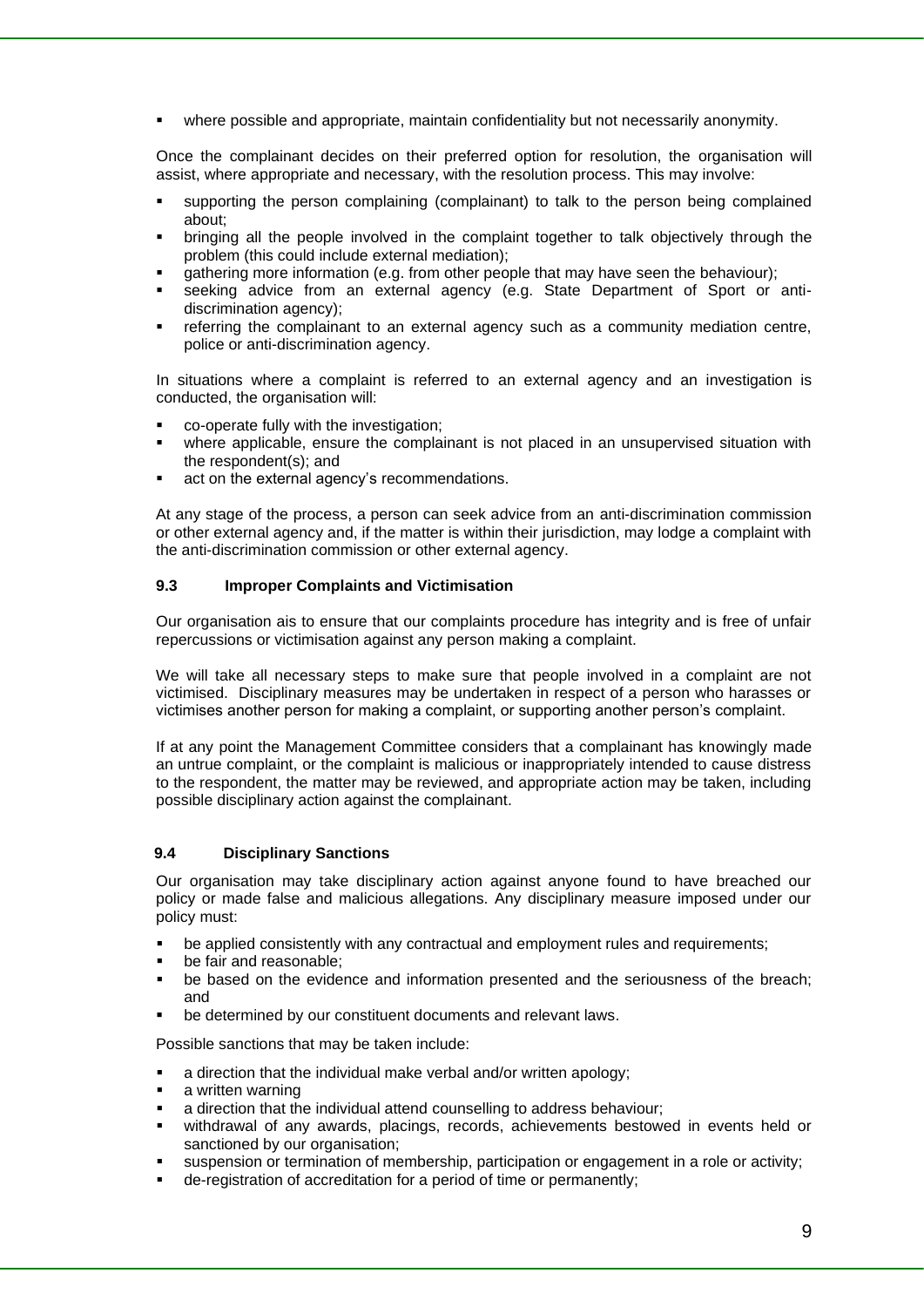- a fine; or
- any other form of discipline that our organisation considers reasonable and appropriate.

#### **9.5 Appeals**

The complainant or respondent may be entitled to lodge an appeal against a decision made in relation to a complaint (including a decision where disciplinary sanctions are imposed by our organisation) to an external agency. Appeals must be based on any right of appeal provided for in the relevant constituent documents, rules, regulations or laws.

The grounds of an appeal should be specific, for example, they may be limited to denial of procedural fairness, on grounds of unjust or unreasonable disciplinary measure(s) being imposed, or on the grounds that the decision was not supported by the information/evidence presented.

A person wanting to appeal must lodge a letter setting out the basis for their appeal with the Management Committee within 30 days of the decision being made. If the letter of appeal is not received within this time, the appeal will lapse. If the appellant has not show sufficient ground for an appeal, the appeal will be rejected. If the appeal is accepted, the appellant will be notified in writing.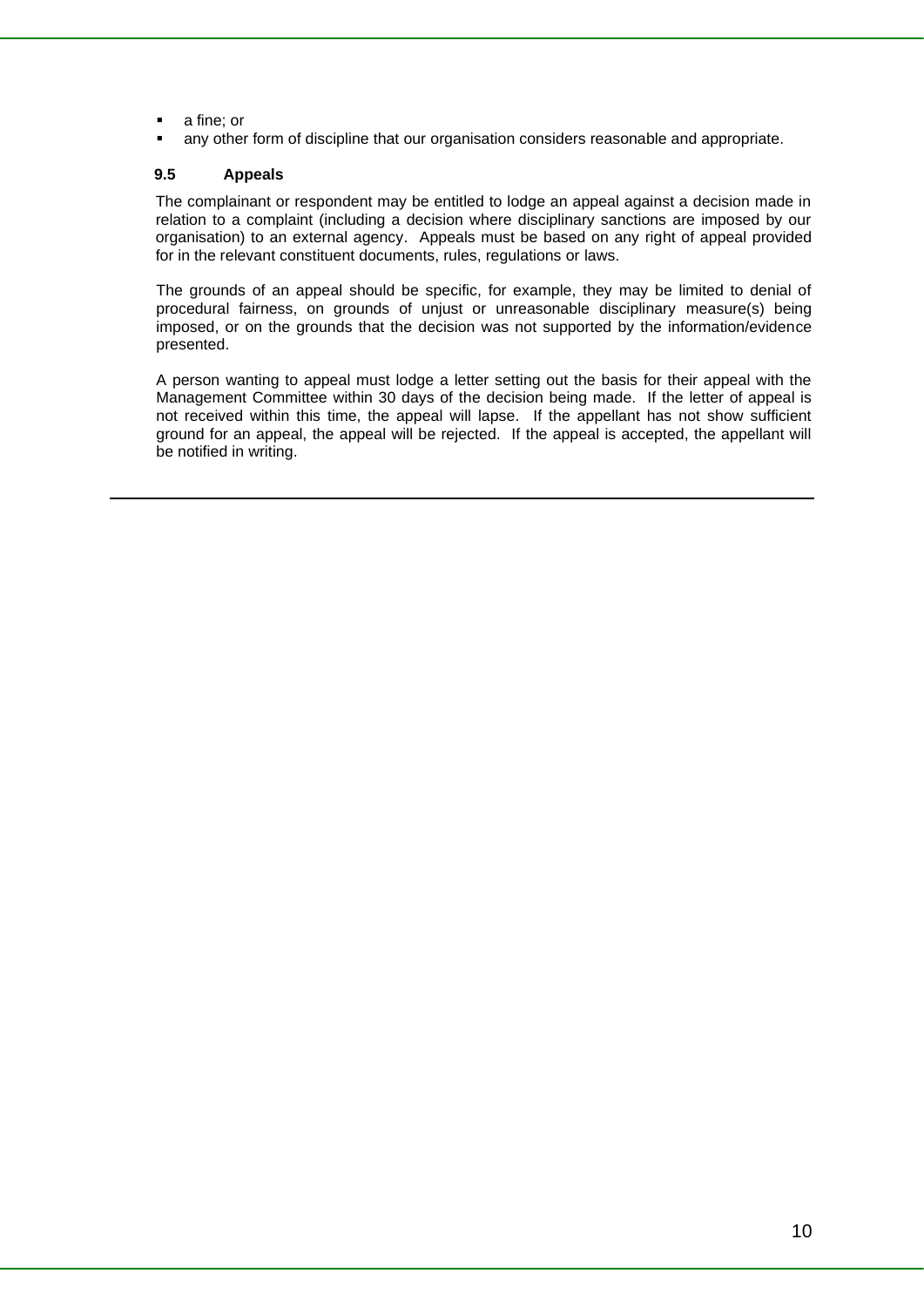## **Attachment 1.1: MEMBER PROTECTION DECLARATION**

The Australian Pole Sports Federation has a duty of care to all those associated with our organisation and to the individuals and organisations to whom this policy applies. As a requirement of our Member Protection Policy, we must enquire into the background of those who undertake any work, coaching or regular unsupervised contact with people under the age of 18 years.

I ……………………………………………………….. (name) of …………………………………….

.……………………………………………………………….. (address) born ……/……/……………

sincerely declare:

- 1. I do not have any criminal charge pending before the courts.
- 2. I do not have any criminal convictions or findings of guilt for sexual offences, offences related to children or acts of violence.
- 3. I have not had any disciplinary proceedings brought against me by an employer, sporting organisation or similar body involving child abuse, sexual misconduct or harassment, other forms of harassment or acts of violence.
- 4. I am not currently serving a sanction for an anti-doping rule violation under an Australian Sports Anti-Doping Authority (ASADA) approved anti-doping policy applicable to me.
- 5. I will not participate in, facilitate or encourage any practice prohibited by the World Anti-Doping Agency Code or any other ASADA approved anti-doping policy applicable to me.
- 6. To my knowledge, there is no other matter that the organisation may consider to constitute a risk to its members, employees, volunteers, athletes or reputation by engaging me.
- 5. I will notify the President of the Federation immediately upon becoming aware that any of the matters set out above has changed.

#### **Parent/Guardian Consent (in respect of a person under the age of 18 years)**

I have read and understood the declaration provided by my child. I confirm and warrant that the contents of the declaration provided by my child are true and correct in every particular.

Name:……………………………………………….…….

Signature:…………………………………………………

Date: ………………………………………. …………….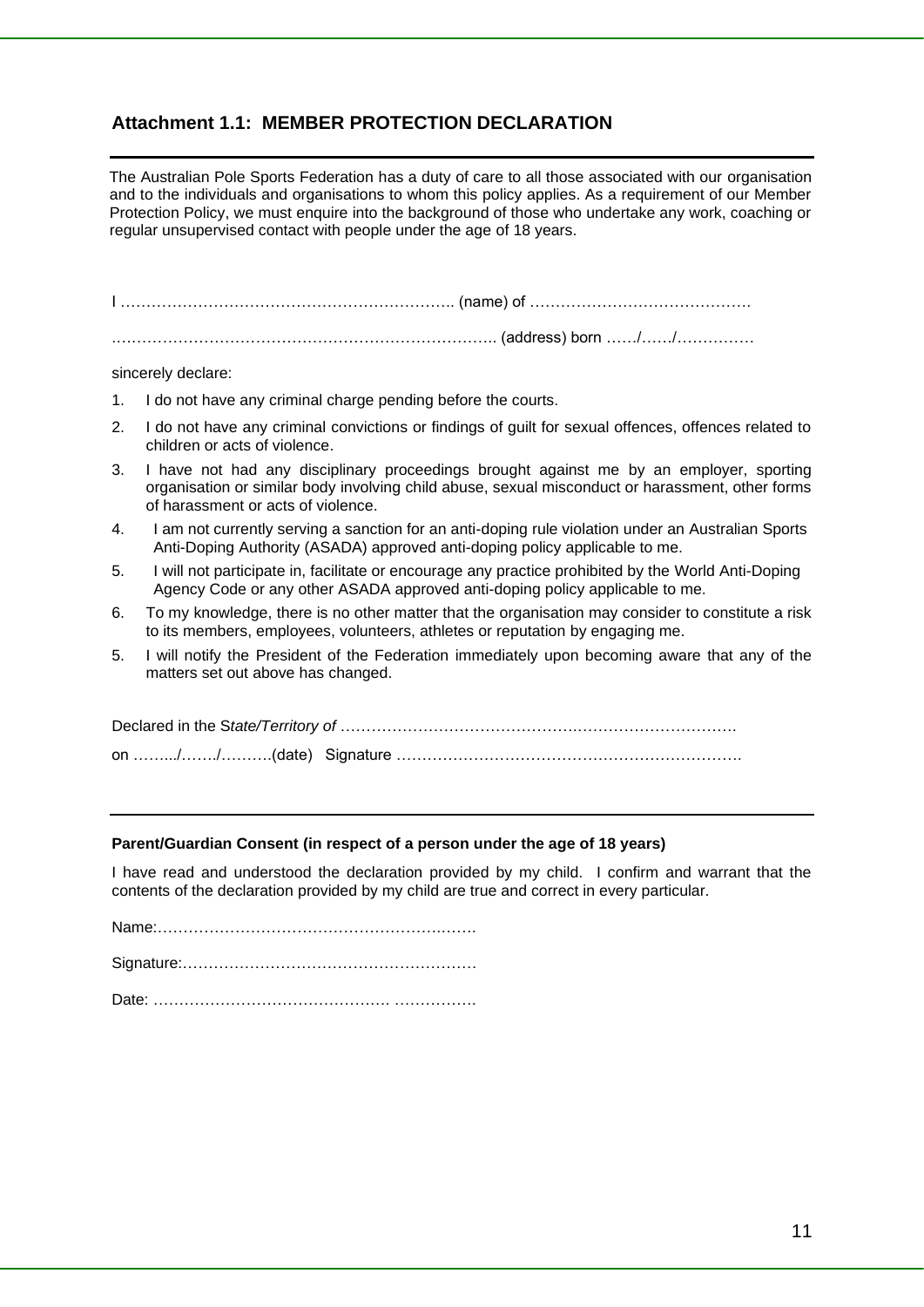## **Attachment 1.2: WORKING WITH CHILDREN CHECK REQUIREMENTS**

Working with Children Checks aim to create a child-safe environment and to protect children and young people involved in our sport from physical and sexual harm.

They assess the suitability of people to work with children and young people and can involve:

- criminal history checks;
- signed declarations:
- referee checks; and
- other relevant background checks to assess a person's suitability to work with children and young people.

Working with Children Check requirements vary across Australia. Information for each state and territory are available on the Play by the Rules website: [www.playbytherules.net.au](http://www.playbytherules.net.au/) [\(https://www.playbytherules.net.au/search?q=working+with+children\)](https://www.playbytherules.net.au/search?q=working+with+children)

Detailed information, including the forms required to complete a Working with Children Check, are available from the relevant agencies in each state and territory.

#### **Australian Capital Territory**

Contact Access Canberra Website: https://www.accesscanberra.act.gov.au/app/answers/detail/a id/1804/~/working-withvulnerable-people-%28wwvp%29-registration Phone: 13 22 81

#### **New South Wales**

Contact the Office of the Children's Guardian Website: https://www.kidsguardian.nsw.gov.au/child-safe-organisations/working-with-children-check Phone: 02 9286 7219

#### **Northern Territory**

Contact the Northern Territory Government Website: https://nt.gov.au/emergency/community-safety/apply-for-a-working-with-children-clearance Phone: 1800 SAFE NT (1800 723 368)

#### **Queensland**

Contact the Queensland Government Blue Card Services Website: https://www.qld.gov.au/law/laws-regulated-industries-and-accountability/queensland-lawsand-regulations/regulated-industries-and-licensing/blue-card-services Phone: 13 74 68

#### **South Australia**

Contact the Department of Human Services Website: https://screening.sa.gov.au/types-of-check/working-with-children-check Phone : 1300 321 592

#### **Tasmania**

Contact the Department of Consumer, Building and Occupational Services Website: https://www.cbos.tas.gov.au/topics/licensing-and-registration/registrations/work-withvulnerable-people Phone: 1300 654 499

#### **Victoria**

Contact the Victorian Government Website: https://www.workingwithchildren.vic.gov.au/ Phone: 1300 652 879

#### **Western Australia**

Contact the Department of Communities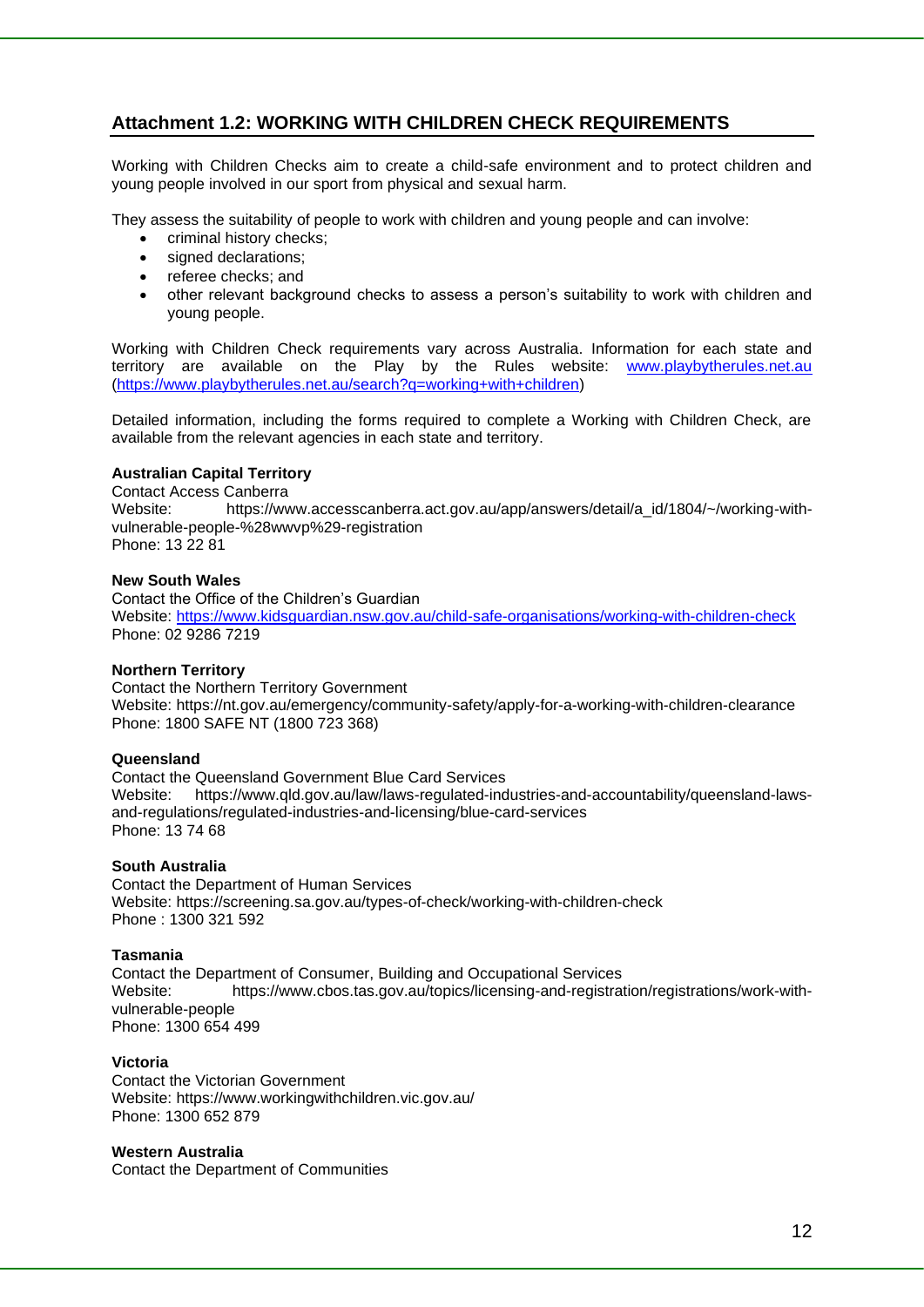Website: https://workingwithchildren.wa.gov.au/ Phone: 1800 883 979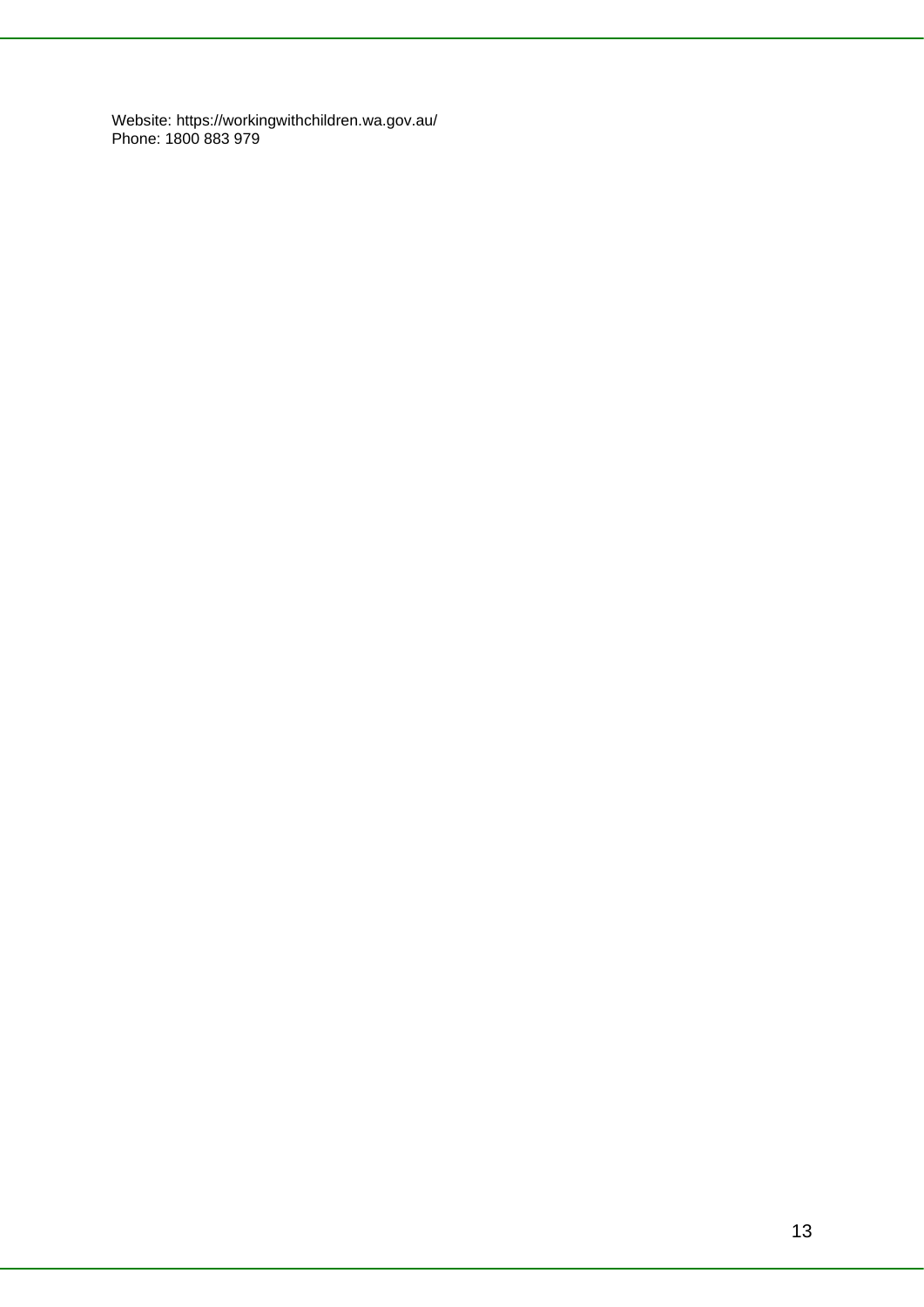#### **Travelling to other states or territories**

It is important to remember that when travelling to other states or territories, representatives of sporting organisations must comply with the legislative requirements of that particular state or territory.

In certain jurisdictions, temporary, time limited exemptions from working with children checks may be available for interstate visitors with a Working with Children Check in their home state.

The laws providing interstate exemptions are not consistent across Australia.

If a representative or volunteer of our organisation is travelling interstate to do work that would normally require a working for children check, the representative or volunteer will need to check the relevant requirements of that state or territory.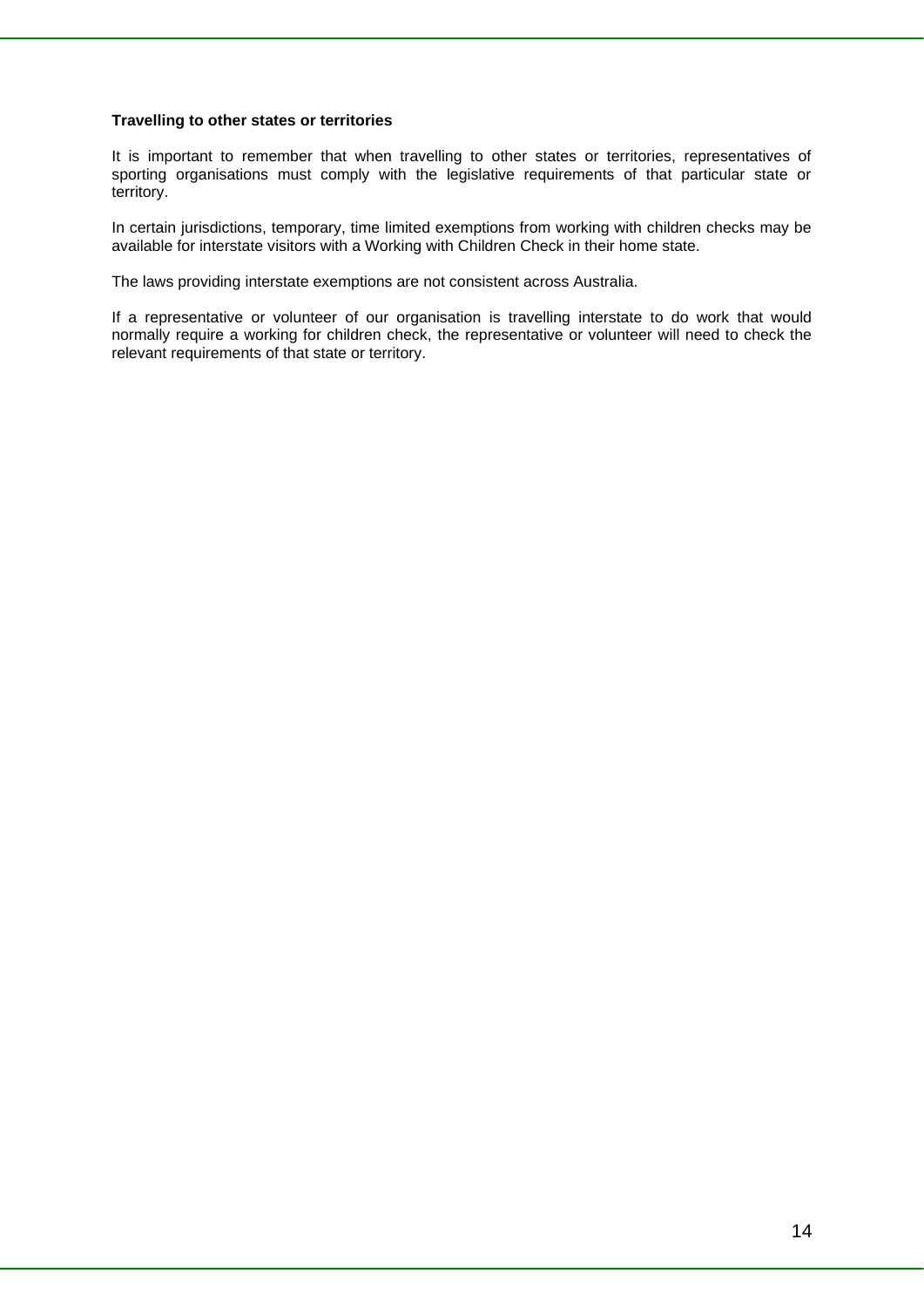## **Attachment 2: CODES OF BEHAVIOUR**

- The Australian Pole Sports Federation currently adheres to the following Codes of Conduct:
- 1. Australian Pole Sports Federation Management Committee Members Code of Conduct
- 2. Australian Pole Sports Federation State Affiliation Representatives Code of Conduct and
- 3. International Pole Sports Federation Code of Ethics, that applies to federations, athletes, judges, coaches, volunteers and staff (www.polesports.org/about-us/document-policies)

Below is the Code of Conduct for serving Australian Pole Sports Federation representatives:

#### **Australian Pole Sports Federation (APSF)**

#### **Management Committee Members and State Affiliation Representatives Codes of Conduct**

#### **Purpose**

The purpose of this document is to set out the standards of behaviour expected of APSF Committee Members. In agreeing to be part of the Committee, each member must also agree to adhere to these codes at all times.

#### **Code of Conduct**

Management Committee Members and State Affiliation Representatives must:

- Be diligent in their role
- Attend Committee meetings or forward their apology prior to the meeting
- Treat all people associated with the APSF, including members, volunteers, partners, external stakeholders, and other Committee Members with respect
- Always consider the welfare of the APSF members
- Attend to their fiduciary responsibility and make decisions based on what is best for the APSF, not for individual interest or gain
- Not take advantage of their position on the Committee in any way
- Declare any Conflicts of Interest as they arrive and act to ensure that these conflicts do not pose a risk to the organisation
- Be open to feedback from members and respond appropriately
- Be honest at all times
- Act as a positive role model with respect to good sporting behaviour
- Adhere to any policies and procedures established by the APSF
- Adhere to the legislative requirements of the APSF
- Respect the equipment and resources of the APSF and only use these in APSF related business
- Not receive gifts that result in personal financial benefit
- Always look for opportunities for improved performance of the APSF operations and Committee functions
- Always represent the APSF in a professional manner
- Not speak to the media about any aspect of the APSF that could damage the APSF or its reputation

Name:

Signed:

Date: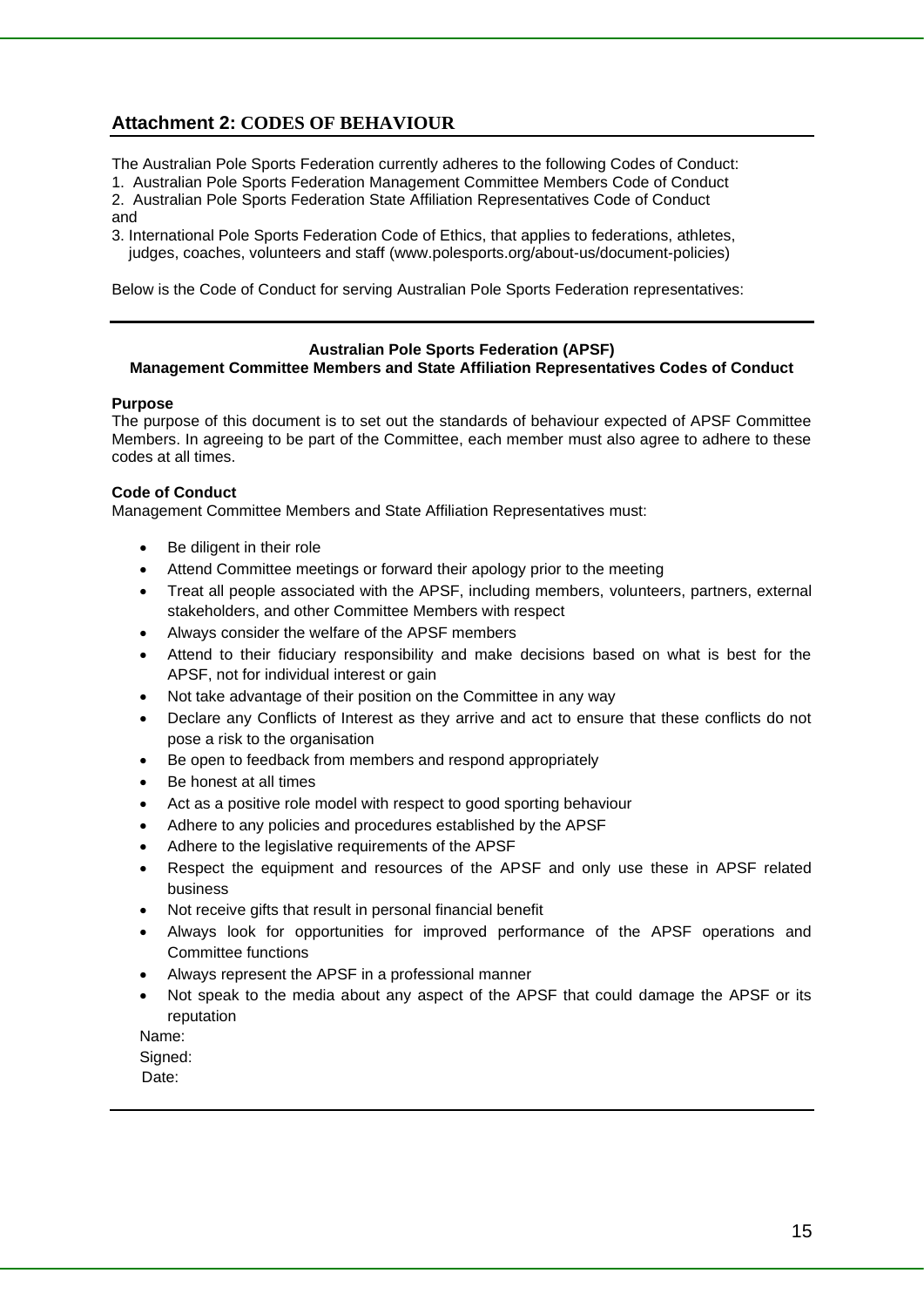## **Attachment 3: REPORTING REQUIREMENTS AND DOCUMENTS**

### **3.1 RECORD OF COMPLAINT**

| Name<br>of<br>person<br>receiving complaint                  |                                                                 |                                            |                           | $\prime$<br>Date:<br>$\prime$ |
|--------------------------------------------------------------|-----------------------------------------------------------------|--------------------------------------------|---------------------------|-------------------------------|
| Complainant's Name                                           |                                                                 |                                            |                           |                               |
|                                                              | Over 18                                                         |                                            | □ Under 18                |                               |
| Complainant's<br>contact                                     | Phone:                                                          |                                            |                           |                               |
| details                                                      | Email:                                                          |                                            |                           |                               |
| Complainant's                                                | □ Committee Member                                              |                                            | □ Volunteer               |                               |
| role/status in Club                                          | <b>State Affiliation Representative</b><br>□<br>Coach<br>$\Box$ |                                            | $\mathbf{L}$<br>□ Parent  | Spectator                     |
|                                                              | Athlete<br>0                                                    |                                            | Other<br>П                |                               |
|                                                              | Judge<br>$\Box$                                                 |                                            |                           |                               |
| Name<br>of<br>person                                         |                                                                 |                                            |                           |                               |
| complained about                                             | Over 18<br>$\Box$                                               |                                            | □ Under 18                |                               |
| complained<br>Person                                         | □ Committee Member                                              |                                            | □ Volunteer               |                               |
| about role/status in Club                                    | □ State Affiliation Representative                              |                                            | $\Box$                    | Spectator                     |
|                                                              | Coach<br>$\Box$<br>Athlete<br>□                                 |                                            | Parent<br>П<br>Other<br>П |                               |
|                                                              | Judge<br>u                                                      |                                            |                           |                               |
| Location/event of alleged                                    |                                                                 |                                            |                           |                               |
| issue                                                        |                                                                 |                                            |                           |                               |
| alleged<br>Description of                                    |                                                                 |                                            |                           |                               |
| issue                                                        |                                                                 |                                            |                           |                               |
|                                                              |                                                                 |                                            |                           |                               |
|                                                              |                                                                 |                                            |                           |                               |
|                                                              |                                                                 |                                            |                           |                               |
|                                                              |                                                                 |                                            |                           |                               |
|                                                              |                                                                 |                                            |                           |                               |
|                                                              |                                                                 |                                            |                           |                               |
|                                                              |                                                                 |                                            |                           |                               |
|                                                              |                                                                 |                                            |                           |                               |
|                                                              |                                                                 |                                            |                           |                               |
| of<br>complaint<br><b>Nature</b><br>(category/basis/grounds) | □ Harassment<br>□ Sexual/sexist                                 | Discrimination<br>П.<br>□ Coaching methods |                           |                               |
|                                                              | Sexuality<br>$\Box$                                             | □ Personality clash                        |                           | □ Verbal abuse                |
| Can tick more than one                                       | Race<br>$\Box$                                                  | <b>Bullying</b><br>$\Box$                  |                           | □ Physical abuse              |
| box                                                          | Religion                                                        | <b>Disability</b><br>П                     |                           | □ Victimisation               |
|                                                              |                                                                 |                                            |                           |                               |
|                                                              | Pregnancy                                                       | □ Child Abuse                              |                           |                               |
|                                                              | Other                                                           |                                            |                           |                               |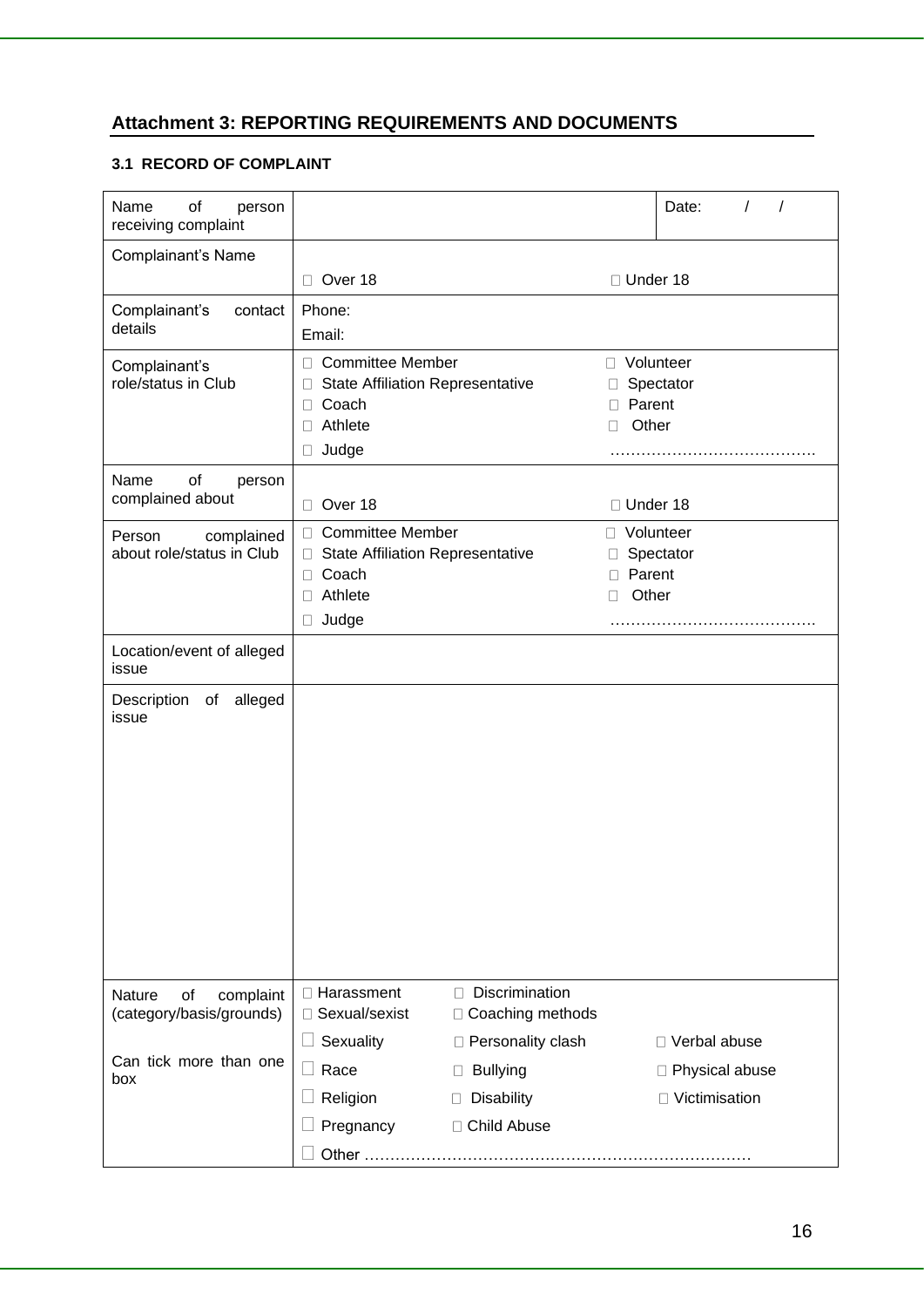| What<br>they want<br>to<br>happen to fix issue? |  |
|-------------------------------------------------|--|
| Information provided to<br>them                 |  |
| Resolution and/or action<br>taken               |  |
| Follow-up action                                |  |

**This record and any notes must be kept confidential and secure.**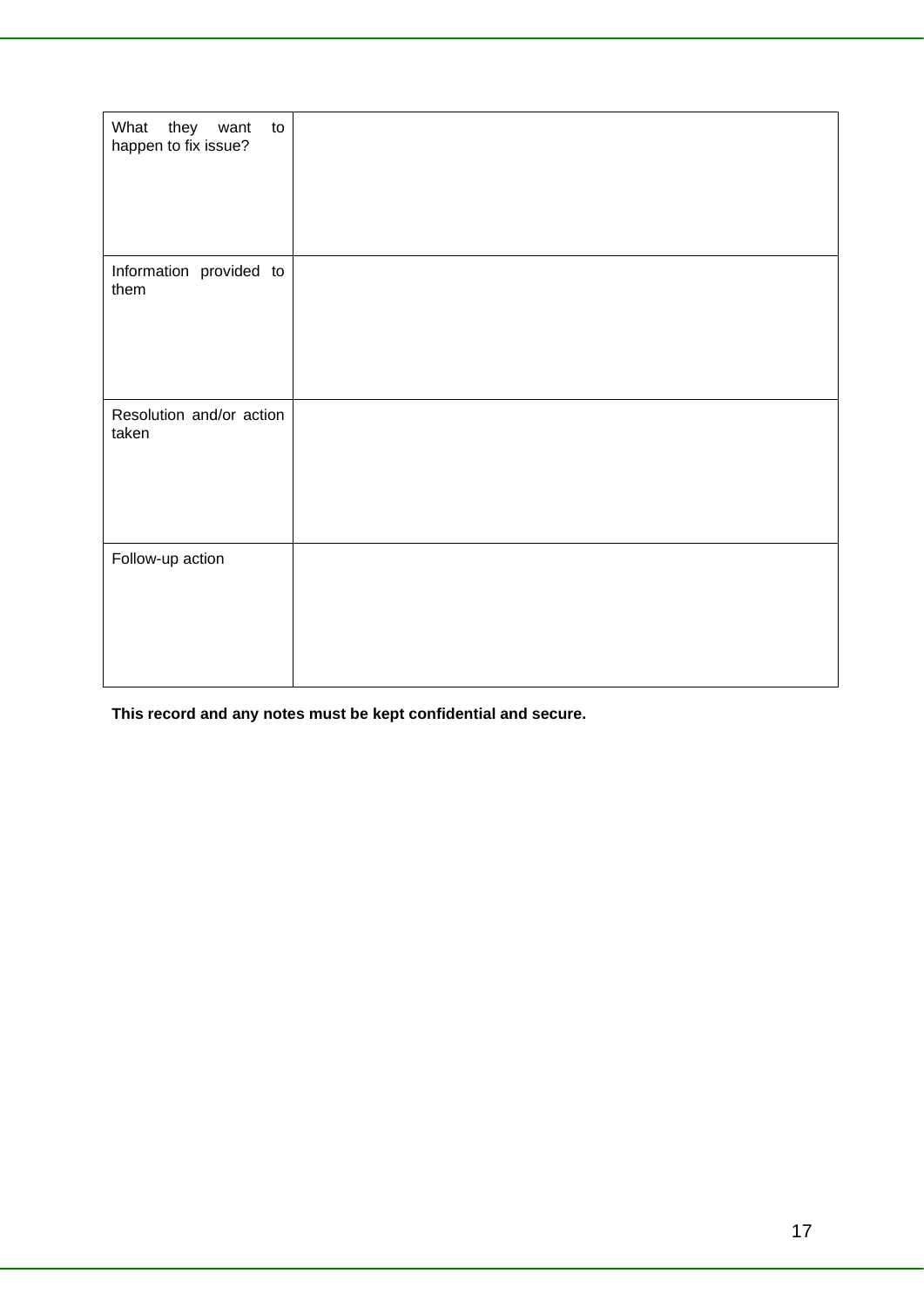#### **3.2 PROCEDURE FOR HANDLING ALLEGATIONS OF CHILD ABUSE**

#### **If you believe a child is in immediate danger or a life-threatening situation**, **contact the Police immediately on 000**.

Fact sheets on reporting allegations of child abuse in different states and territories are available at [www.playbytherules.net.au](http://www.playbytherules.net.au/)

We will treat any allegation of child abuse or neglect promptly, seriously and with a high degree of sensitivity.

All people working with Australian Pole Sports Federation in a paid or unpaid capacity have a duty to report any concerns to the appropriate authorities, following the steps outlined below.

#### **Step 1: Receive the allegation**

If a child or young person raises with you an allegation of child abuse or neglect that relates to them or to another child, it is important that you listen, stay calm and be supportive.

| Do i                                                                 | Don't                                                                           |
|----------------------------------------------------------------------|---------------------------------------------------------------------------------|
| Make sure you are clear about what the child has                     | Do not challenge or undermine the child                                         |
| told you                                                             |                                                                                 |
| Reassure the child that what has occurred is not<br>his or her fault | Do not seek detailed information, ask leading<br>questions or offer an opinion. |
| Explain that other people may need to be told in                     | Do not discuss the details with any person other                                |
| order to stop what is happening.                                     | than those detailed in these procedures.                                        |
| Promptly and accurately record the discussion in<br>writing.         | Do not contact the alleged offender.                                            |

#### **Step 2: Report the allegation**

- Immediately report any allegation of child abuse or neglect, or any situation involving a child at risk of harm, to the police and/or the relevant child protection agency. You may need to make a report to both.
- Contact the relevant child protection agency or police for advice if there is **any** doubt about whether the allegation should be reported.
- If the allegation involves a person to whom this policy applies, then also report the allegation to the Management Committee of the Australian Pole Sports Federation so that they can manage the situation.

#### **Step 3: Protect the child and manage the situation**

- The Management Committee will assess the immediate risks to the child and take interim steps to ensure the child's safety and the safety of any other children. This may include redeploying the alleged offender to a position where there is no unsupervised contact with children, supervising the alleged offender or removing/suspending him or her until any investigations have been concluded. Legal advice should be sought before any interim steps are made if the person is a representative of the Australian Pole Sports Federation.
- The Management Committee will consider what services may be most appropriate to support the child and his or her parent/s.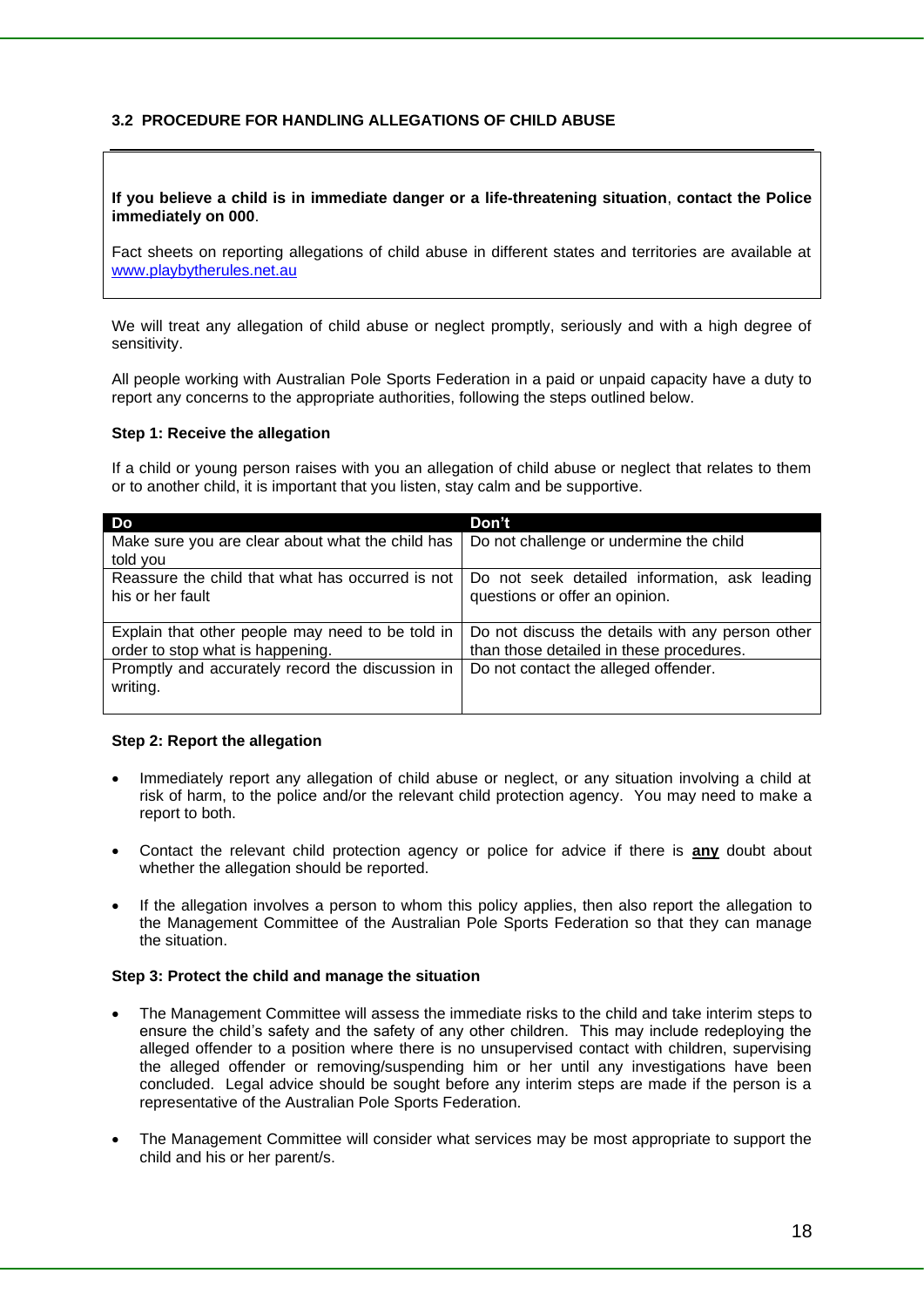- The Management Committee will consider what support services may be appropriate for the alleged offender.
- The Management Committee will seek to put in place measures to protect the child and the alleged offender from possible victimisation and gossip.

#### **Step 4: Take internal action**

- At least three different investigations could be undertaken to examine allegations that are made against a person to whom this policy applies, including:
	- a criminal investigation (conducted by the police)
	- a child protection investigation (conducted by the relevant child protection agency)
	- a disciplinary or misconduct inquiry/investigation (conducted by the Australian Pole Sports Federation).
- The Australian Pole Sports Federation will assess the allegations and determine what action should be taken in the circumstances. Depending on the situation, action may include considering whether the alleged offender should return to his or her position, be dismissed, banned or suspended or face other disciplinary action.
- If disciplinary action is undertaken, we will follow the procedures set out in clause 9.4 of our Member Protection Policy.
- Where required, we will provide the relevant government agency with a report of any disciplinary action we take.

| <b>Australian</b><br><b>Territory</b> | <b>Capital</b> |                                                                 |          |                                |                                                                         |
|---------------------------------------|----------------|-----------------------------------------------------------------|----------|--------------------------------|-------------------------------------------------------------------------|
| <b>ACT Police</b>                     |                | <b>Access Canberra</b>                                          |          |                                |                                                                         |
| Non-urgent                            | police         | https://form.act.gov.au/smartforms/csd/child-concern-report/    |          |                                |                                                                         |
| assistance                            |                |                                                                 |          |                                |                                                                         |
| 131<br>Ph:                            | 444            |                                                                 |          |                                |                                                                         |
| www.afp.gov.au                        |                |                                                                 |          |                                |                                                                         |
|                                       |                |                                                                 |          |                                |                                                                         |
| <b>New South Wales</b>                |                |                                                                 |          |                                |                                                                         |
| <b>New South Wales Police</b>         |                | Department                                                      | $\Omega$ | Community                      | Justice<br>and                                                          |
| Non-urgent                            | police         | https://www.facs.nsw.gov.au/families/Protecting-kids/mandatory- |          |                                |                                                                         |
| assistance                            |                | reporters/how-to                                                |          |                                |                                                                         |
| Ph:<br>131                            | 444            | Ph: 132 111                                                     |          |                                |                                                                         |
| www.police.nsw.gov.au                 |                |                                                                 |          |                                |                                                                         |
|                                       |                |                                                                 |          |                                |                                                                         |
| <b>Northern Territory</b>             |                |                                                                 |          |                                |                                                                         |
| <b>Northern Territory Police</b>      |                | Northern                                                        |          | Territory                      | Government                                                              |
| Non-urgent                            | police         | https://nt.gov.au/law/crime/report-child-abuse                  |          |                                |                                                                         |
| assistance                            |                | Ph: 1800 700 250                                                |          |                                |                                                                         |
| 131<br>Ph:                            | 444            |                                                                 |          |                                |                                                                         |
| www.pfes.nt.gov.au                    |                |                                                                 |          |                                |                                                                         |
| Queensland                            |                |                                                                 |          |                                |                                                                         |
| <b>Queensland Police</b>              |                | Department                                                      |          | of Children, Youth Justice and | Multicultural<br>Affairs                                                |
| Non-urgent                            | police         |                                                                 |          |                                | http://www.cyjma.qld.gov.au/child-family/protecting-children/reporting- |
| assistance                            |                | child-abuse                                                     |          |                                |                                                                         |
| Ph:<br>131                            | 444            | Ph: 1800 177 135                                                |          |                                |                                                                         |
| www.police.qld.gov.au                 |                |                                                                 |          |                                |                                                                         |
|                                       |                |                                                                 |          |                                |                                                                         |
| <b>South Australia</b>                |                |                                                                 |          |                                |                                                                         |
| South Australia Police                |                | Department                                                      | for      | Child                          | Protection                                                              |

• **Contact details for advice or to report an allegation of child abuse**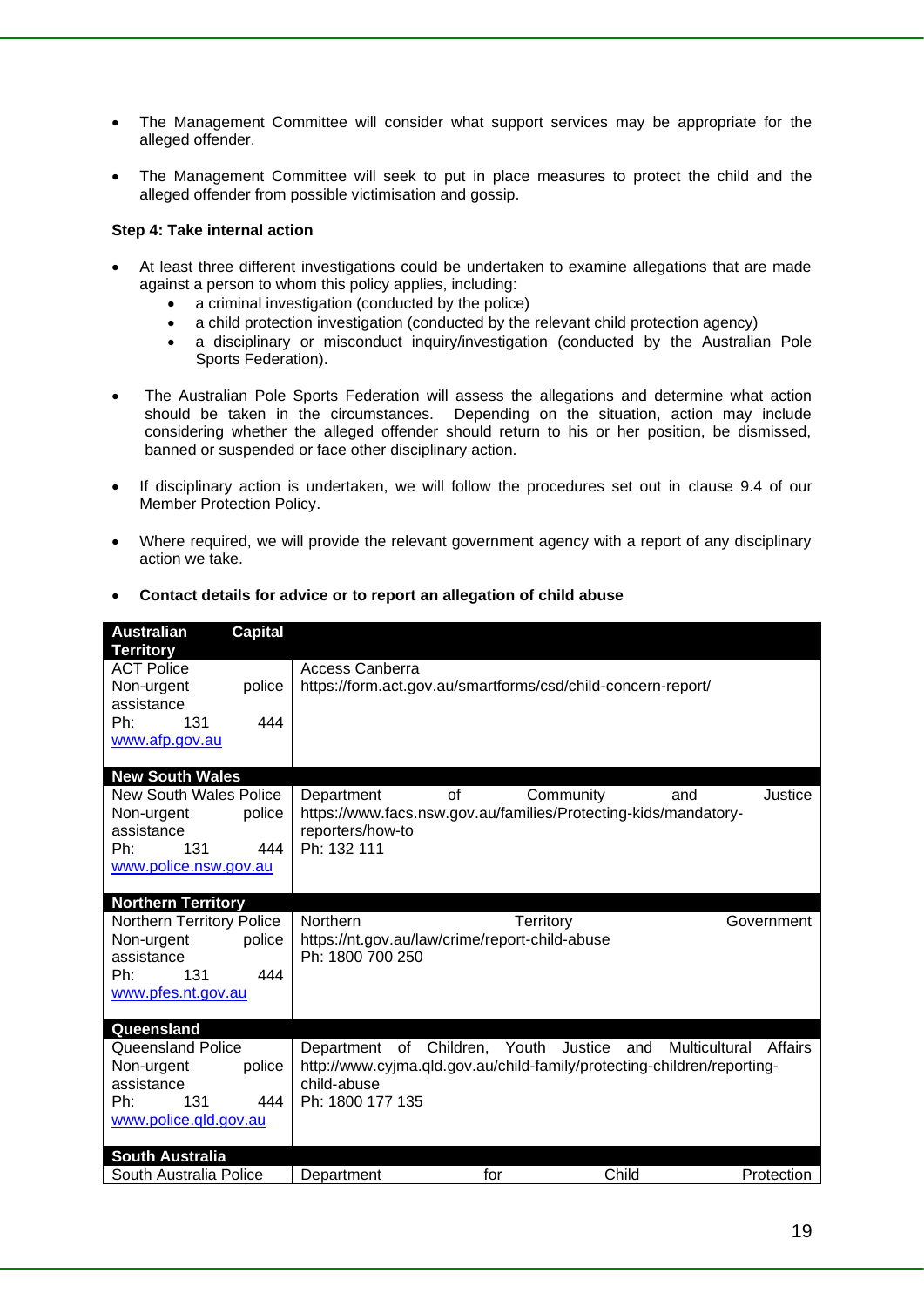| Non-urgent               | police | https://www.childprotection.sa.gov.au/reporting-child-abuse              |
|--------------------------|--------|--------------------------------------------------------------------------|
| assistance               |        | Ph: 131 478                                                              |
| Ph: 131 444              |        |                                                                          |
| https://www.police.sa.go |        |                                                                          |
| v.au                     |        |                                                                          |
| <b>Tasmania</b>          |        |                                                                          |
| Tasmania Police          |        | of<br>Health<br>Department                                               |
| Non-urgent               | police | https://www.health.tas.gov.au/contact/child_protection_notification_form |
| assistance               |        | Ph: 1300 135 513                                                         |
| 131<br>Ph:               | 444    |                                                                          |
| www.police.tas.gov.au    |        |                                                                          |
|                          |        |                                                                          |
| <b>Victoria</b>          |        |                                                                          |
| Victoria Police          |        | of<br>Health<br><b>Services</b><br>Department<br>Human<br>and            |
| Non-urgent               | police | https://services.dhhs.vic.gov.au/reporting-child-abuse                   |
| assistance               |        | Ph: 131 278                                                              |
| 131<br>Ph:               | 444    |                                                                          |
| www.police.vic.gov.au    |        |                                                                          |
|                          |        |                                                                          |
| <b>Western Australia</b> |        |                                                                          |
|                          |        |                                                                          |
| Western Australia Police |        | Department for Communities, Child Protection and Family Support          |
| Non-urgent               | police | http://www.dcp.wa.gov.au/ChildProtection/Pages/Ifyouareconcernedabout    |
| assistance               |        | achild.aspx                                                              |
| Ph:<br>131               | 444    | Ph: 1800 273 889                                                         |
| www.police.wa.gov.au     |        |                                                                          |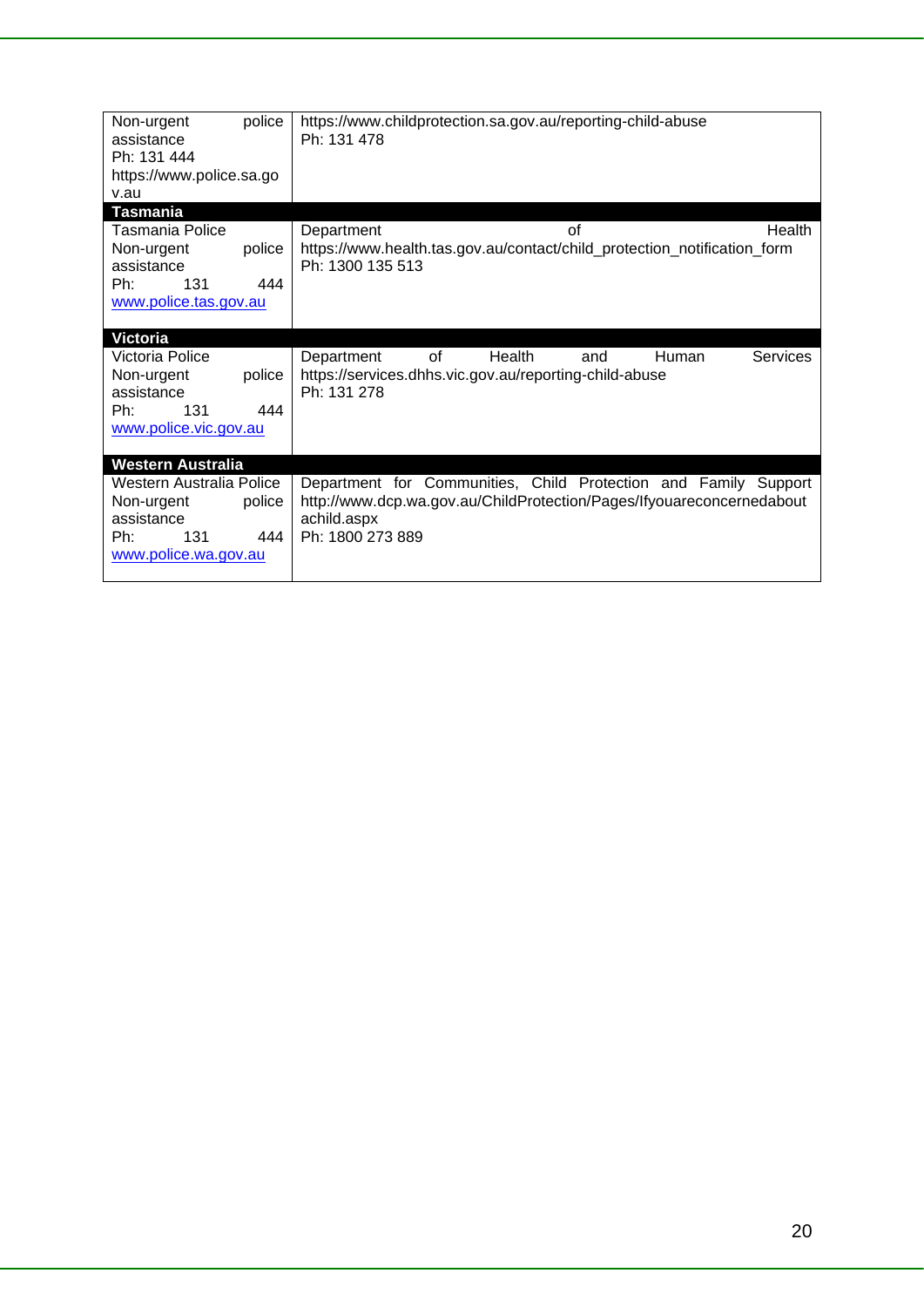#### **3.3 CONFIDENTIAL RECORD OF CHILD ABUSE ALLEGATION**

Before completing, ensure the procedures outlined in *Procedure for Handling Allegations of Child Abuse* (above) have been followed and advice has been sought from the relevant government agency and/or police.

| Complainant's Name (if<br>other than the child)                                                                               |                                                                                                                                                                       | Date Formal Complaint<br>Received:<br>$\prime$<br>$\prime$ |
|-------------------------------------------------------------------------------------------------------------------------------|-----------------------------------------------------------------------------------------------------------------------------------------------------------------------|------------------------------------------------------------|
| Role/status in sport                                                                                                          |                                                                                                                                                                       |                                                            |
| Child's name                                                                                                                  |                                                                                                                                                                       | Age:                                                       |
| Child's address                                                                                                               |                                                                                                                                                                       |                                                            |
| Person's<br>for<br>reason<br>suspecting abuse                                                                                 |                                                                                                                                                                       |                                                            |
| (e.g. observation, injury,<br>disclosure)                                                                                     |                                                                                                                                                                       |                                                            |
| Name<br>of<br>person<br>complained about                                                                                      |                                                                                                                                                                       |                                                            |
| Role/status in sport                                                                                                          | <b>Committee Member</b><br>□ Volunteer<br>□<br><b>State Affiliation Representative</b><br>□<br>Ш<br>Athlete<br>Parent<br>П.<br>□<br>Coach<br>Other<br>П<br>П<br>Judge | Spectator                                                  |
| Witnesses<br>(if<br>than<br>3<br>more<br>witnesses, attach details<br>to this form)                                           | Name (1):<br>Contact details:<br>Name (2):<br>Contact details:<br>Name (3):<br>Contact details:                                                                       |                                                            |
| Interim action (if any)<br>taken (to ensure child's<br>safety and/or to support<br>needs<br>οf<br>person<br>complained about) |                                                                                                                                                                       |                                                            |
| Police contacted                                                                                                              | Who:<br>When:<br>Advice provided:                                                                                                                                     |                                                            |
| Government<br>agency<br>contacted                                                                                             | Who:<br>When:<br>Advice provided:                                                                                                                                     |                                                            |